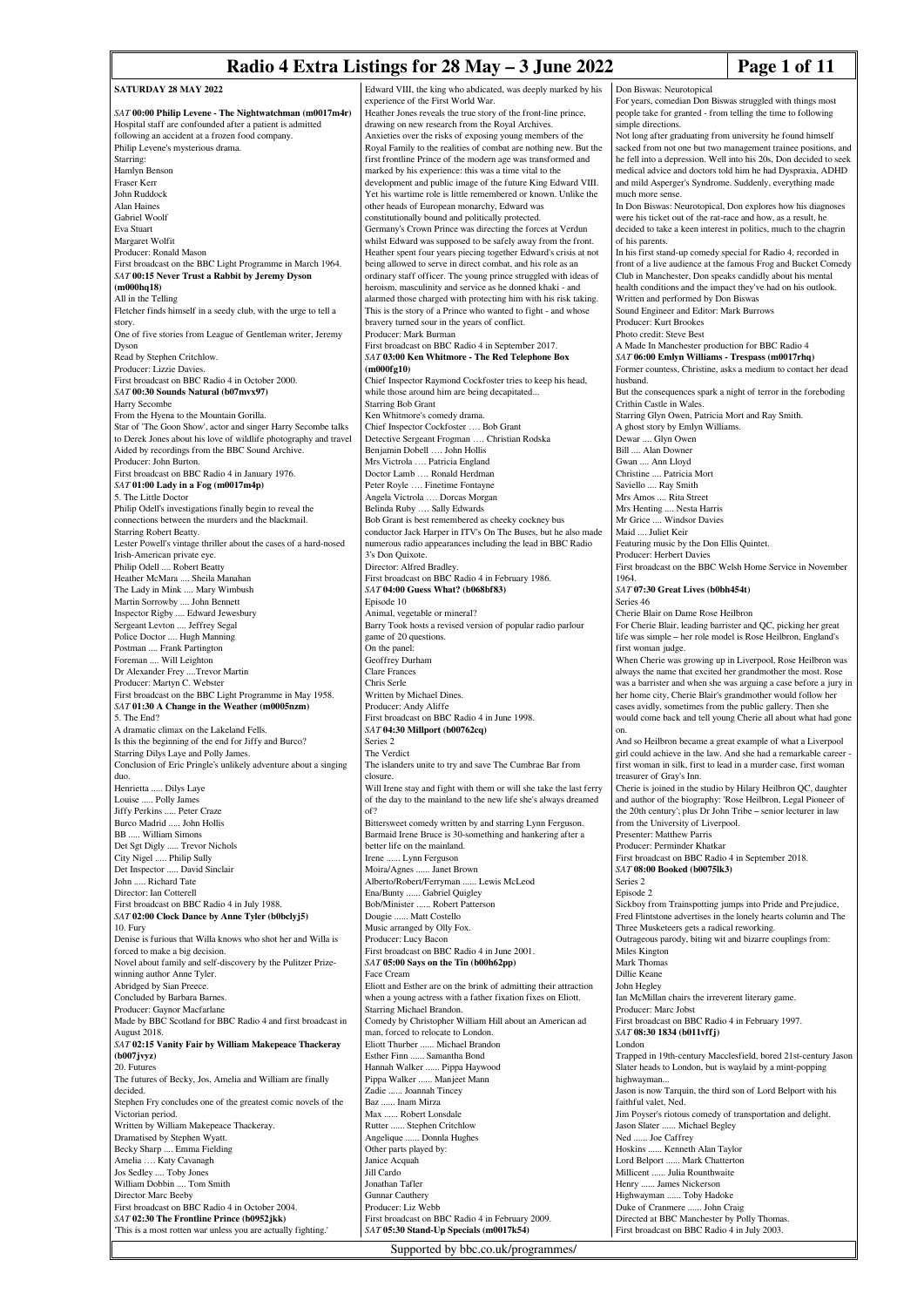# **Radio 4 Extra Listings for 28 May – 3 June 2022 Page 2 of 11**

|                                                                                                                              | Naulu <del>y</del> Lau a Listings fur 20 may<br>– J Junu <i>4</i> 0 <i>44</i>                                                    | ı ag                                                                                    |
|------------------------------------------------------------------------------------------------------------------------------|----------------------------------------------------------------------------------------------------------------------------------|-----------------------------------------------------------------------------------------|
| SAT 09:00 Hardware, Software, Anywhere (m000bf2s)<br>Nick Baker reflects on how the impact of technology has                 | Starring Julia McKenzie and Gus Brown.<br>Series of two-handers written by Cabin Pressure's John                                 | Simon Bligh hosts more stand-up comedy<br>Direct from the Comedy Store in London        |
| changed, from the dawn of language to the age of virtual reality                                                             | Finnemore.                                                                                                                       | Featuring:                                                                              |
| - via a three hour showcase of archive programmes and<br>interviews.                                                         | Malcolm  Gus Brown<br>Sue  Julia McKenzie                                                                                        | Matt Wellcome<br>Veronica McKenzie                                                      |
| Hour 1: HARDWARE:                                                                                                            | Producer: David Tyler                                                                                                            | Sean Meo.                                                                               |
| * Fry's English Delight:                                                                                                     | A Pozzitive production for BBC Radio 4, first broadcast in<br>2017.                                                              | Producer: Helen Williams<br>First broadcast on BBC Radio 4 in Decem                     |
| Stephen Fry ponders the physicality of written language, from<br>its earliest scrawlings to the digital age.                 | SAT 14:30 What Does the K Stand For? (b04wwgz3)                                                                                  | SAT 22:30 Thom Tuck - Goes Straight                                                     |
| * The Persistence of Analogue                                                                                                | Series <sub>2</sub>                                                                                                              | The Olsens                                                                              |
| Tech-writer Leigh Alexander says despite the boundless<br>conveniences of the digital world, it can sometimes feel like      | All the Fun of the Affair<br>Stephen takes a nostalgic look at some "exciting" trips taken in                                    | Comedian Thom Tuck draws more paralle<br>straight-to-DVD movies with captivating        |
| something's been lost in the transition to an always-on virtual                                                              | his early years.                                                                                                                 | experience.                                                                             |
| society.<br>Hour 2: SOFTWARE                                                                                                 | Stephen K Amos's sitcom about growing up black, gay and<br>funny in 1980s South London.                                          | This time its the offerings from "The Olse<br>millionaires from their empire of teenage |
| Nick revisits two of the past music software formats that used                                                               | Written by Jonathan Harvey with Stephen K Amos.                                                                                  | Thom looks at the journey of their success                                              |
| to dominate.<br>* The Curse of the Cassette                                                                                  | Himself  Stephen K Amos<br>Young Stephen  Shaquille Ali-Yebuah                                                                   | with the wise (and not so wise) choices he<br>Producer: Lianne Coop.                    |
| From 1997 - Nick Baker recalls the downside of a design                                                                      | Stephanie Amos  Fatou Sohna                                                                                                      | First broadcast on BBC Radio 4 in April 2                                               |
| classic, yet much reviled format.<br>* The AB of CD                                                                          | Virginia Amos  Ellen Thomas<br>Vincent Amos  Don Gilet                                                                           | SAT 23:00 Foley and McColl: The Inter<br>The Moroccan Striped Pig                       |
| From 1988 - Simon Bates looks at what the then revolutionary                                                                 | Miss Bliss  Michelle Butterly                                                                                                    | The comedy duo behind the Morecambe a                                                   |
| medium would bring to pop music and Nick meets Simon<br>Rooks from the BBC archives.                                         | Jayson Jackson  Frankie Wilson<br>Producer: Colin Anderson                                                                       | Play What I Wrote' finally give their big i<br>beans to Michael Parkinson.              |
| Hour 3: ANYWHERE                                                                                                             | First broadcast on BBC Radio 4 in January 2015.                                                                                  | This time, they tell Parky about their strar                                            |
| Nick looks at bigger changes in our physical perceptions, and<br>experiences a new medium - Virtual Reality, as developed in | SAT 15:00 Everyone Quite Likes Justin (b01292g0)<br>Series 1                                                                     | Written by and starring Sean Foley and Ha<br>Director: Sally Avens                      |
| the BBC Virtual Reality hub.                                                                                                 | Episode 2                                                                                                                        | First broadcast on BBC Radio 4 in Februa                                                |
| * The Digital Human - Between<br>In addition to virtual reality, Aleks Krotoski, probes a different,                         | Justin is a Manchester DJ who tries to balance love, work and<br>everything else without much success.                           | SAT 23:15 Jigsaw (b01qwgm6)<br>Series 1                                                 |
| more subtle way in which digital tech changes our perception of                                                              | Now his job seems to be on the line.                                                                                             | Episode 2                                                                               |
| personal space.                                                                                                              | Starring Justin Moorhouse, Anne Reid and Paul Copley.                                                                            | Trying not to annoy your accountant - and<br>on chat lines.                             |
| Nick rounds off his showcase with a warning from literature,<br>and from history.                                            | Sitcom written by Justin Moorhouse and Jim Poyser.<br>Despite his messy life, Justin always remains positive. Every              | A rapid-fire and surreal sketch show.                                                   |
| Stephen Fry joins him to discuss the 1909 novella, 'The<br>Machine Stops' which envisages a physical world changed, if       | new day is a new opportunity, "When life throws you lemons,<br>make lemonade".                                                   | Pieced together by stand-up comedians Da<br>Craine and Nat Luurtsema.                   |
| not destroyed by technology. But what happens when that                                                                      | Recorded in front of an audience in Manchester.                                                                                  | Produced by Colin Anderson.                                                             |
| technology breaks down?                                                                                                      | Anne Reid  Gran                                                                                                                  | First broadcast on BBC Radio 4 in Februa<br>SAT 23:30 The Odd Half Hour (b00wdl         |
| Producer: Stephen Garner<br>Made for BBC Radio 4 Extra and first broadcast in 2019.                                          | Christine Bottomley  Lisa<br>Justin Moorhouse  Justin                                                                            | Series 2                                                                                |
| SAT 12:00 Tales From the Mausoleum Club (b007k1w6)                                                                           | Lloyd Langford  Bryn                                                                                                             | Episode 4                                                                               |
| The Inaudible Man<br>1903: a murky autumn day. The Honourable Clarence Green                                                 | Paul Copley  Ray<br>Susan Cookson  Tanya                                                                                         | A right-wing intervention and must-have b<br>Comedy sketch show which answers the q     |
| enters the lobby of what turns out to be one of the queerest<br>clubs in London.                                             | Producer: Steven Canny<br>First broadcast on BBC Radio 4 in July 2011                                                            | never asked:<br>Starring:                                                               |
| In the Smoking Room he eagerly listens to the first creepy tale                                                              | SAT 15:30 Mark Steel's in Town (b01p0rpj)                                                                                        | Kevin Bishop                                                                            |
| of an otolaryngologist.<br>Starring Terence Stamp, Joss Ackland and Spike Milligan.                                          | Series 4<br>Whitehaven                                                                                                           | Stephen K Amos<br>Doon Mackichan                                                        |
| Star-packed curious and macabre comedy series written by Ian                                                                 | Mark Steel performs for the residents of Whitehaven.                                                                             | Justin Edwards                                                                          |
| Brown and James Hendrie<br>Dr Bates  Terence Stamp                                                                           | He discusses surrealist pirates, the dubious origins of rum<br>butter, and the un-reassuring link between rugby and nuclear      | Jessica Ransom<br>Written by Madeleine Brettingham, Jason                               |
| Wyvern  Joss Ackland                                                                                                         | power.                                                                                                                           | Edwards, Joel Morris, Steve Dawson, And                                                 |
| Psychiatrist  Spike Milligan<br>Arturo  Andrew Sachs                                                                         | During his visit to the Cumbrian coastal town, he investigates<br>the rich tapestry of remarkable events and people - everything | Timothy Inman, Mike Wozniak, Henry Pa<br>James Kettle and Dale Shaw.                    |
| Green  Royce Mills                                                                                                           | from rivalries, slang and traditions to the eccentricities which                                                                 | Producer: Simon Mayhew-Archer                                                           |
| Mrs Boyle  Sheila Steafel<br>Felch  Michael Ripper:                                                                          | makes them unique.<br>Series in which the comedian visits towns across the UK and                                                | First broadcast on BBC Radio 4 in Decem                                                 |
| Policeman  Arthur Smith                                                                                                      | creates a bespoke stand-up show for the locals.                                                                                  |                                                                                         |
| Hornby  Adam Wide<br>Music by Max Harris.                                                                                    | Written by Mark Steel.<br>Additional material by Pete Sinclair.                                                                  | <b>SUNDAY 29 MAY 2022</b>                                                               |
| Producer: Paul Spencer                                                                                                       | Producer: Sam Bryant                                                                                                             | SUN 00:00 Bram Stoker - Dracula (b04                                                    |
| First broadcast on BBC Radio 4 in January 1987.<br>SAT 12:30 Chambers (b007jp12)                                             | First broadcast on BBC Radio 4 in November 2012.<br>SAT 16:00 Emlyn Williams - Trespass (m0017rhq)                               | [Repeat of broadcast at 18:00 on Saturday<br>SUN 01:00 Cook and Greenaway: In Pe        |
| Series <sub>2</sub>                                                                                                          | [Repeat of broadcast at 06:00 today]                                                                                             | (m001716v)                                                                              |
| Only the Lonely<br>John Fuller-Carp uses his masculine charms when he finds                                                  | SAT 17:30 Great Lives (b0bh454t)<br>[Repeat of broadcast at 07:30 today]                                                         | [Repeat of broadcast at 13:00 on Saturday<br>SUN 02:00 John Finnemore's Double A        |
| himself in competition with rival Vernon Ames.                                                                               | SAT 18:00 Bram Stoker - Dracula (b04y9dzf)                                                                                       | [Repeat of broadcast at 14:00 on Saturday                                               |
| Meanwhile, Ruth is very broody<br>Clive Coleman's sitcom set in perhaps the country's least                                  | 2. The Warmth of Strangers<br>Lucy Westenra is dead.                                                                             | SUN 02:30 What Does the K Stand For<br>[Repeat of broadcast at 14:30 on Saturday        |
| spectacular law chambers.                                                                                                    | But Professor Van Helsing is determined to find out the true                                                                     | <b>SUN 03:00 Everyone Quite Likes Justin</b>                                            |
| John Fuller Carp  John Bird<br>Hilary Tripping  James Fleet                                                                  | cause of her death, track it down, fight it and defeat it forever.<br>Nicky Henson stars as Count Dracula.                       | [Repeat of broadcast at 15:00 on Saturday<br>SUN 03:30 Mark Steel's in Town (b01p       |
| Vince  Jonathan Kydd                                                                                                         | Bram Stoker's disturbing vampire tale of horror, re-imagined by                                                                  | [Repeat of broadcast at 15:30 on Saturday                                               |
| Ruth Quirke  Sarah Lancashire<br>With:                                                                                       | Rebecca Lenkiewicz.<br>Concluding a thrilling ride through the dark psyche of Victorian                                          | SUN 04:00 Emlyn Williams - Trespass<br>[Repeat of broadcast at 06:00 on Saturday        |
| Jeremy Clyde                                                                                                                 | England.                                                                                                                         | SUN 05:30 Great Lives (b0bh454t)                                                        |
| Joanna Monro<br>Tracy-Ann Oberman                                                                                            | Count Dracula  Nicky Henson<br>Dr Seward  Charles Edwards                                                                        | [Repeat of broadcast at 07:30 on Saturday<br><b>SUN 06:00 Clock Dance by Anne Tyler</b> |
| Producer: Paul Schlesinger                                                                                                   | Renfield  Don Gilet                                                                                                              | (b0bd72d7)                                                                              |
| First broadcast on BBC Radio 4 in May 1998.<br>SAT 13:00 Cook and Greenaway: In Perfect Harmony                              | Jonathan Harker  Michael Shelford<br>Mina Harker  Ellie Kendrick                                                                 | Episode 2<br>1960s America: Willa and her husband Pe                                    |
| (m001716v)                                                                                                                   | Lucy Westenra  Scarlett Brookes                                                                                                  | Baltimore in a spontaneous act of kindnes                                               |
| Celebrating the incredible careers of the song-writing duo<br>Roger Cook and Roger Greenaway.                                | Dr Van Helsing  John Dougall<br>Arthur  Joe Sims                                                                                 | Willa begins to meet members of the loca<br>Anne Tyler's novel about family and self-   |
| Born in Bristol, the award-winning partnership wrote some of                                                                 | Maid  Christine Absalom                                                                                                          | Omnibus of the last five of ten episodes a                                              |
| the biggest songs in music history, for some of the biggest<br>names.                                                        | Policeman  Robert Blythe<br>Simmons  Patrick Brennan                                                                             | Preece<br>Read by Barbara Barnes                                                        |
| Cook went on to have phenomenal success in Nashville and                                                                     | Vampiress  Sarah Thom                                                                                                            | Producer: Gaynor Macfarlane.                                                            |
| Greenaway with the Drifters in the UK.<br>Together they've enjoyed an unbelievable career spanning seven                     | Vampiress  Ellie Crook<br>Vampiress  Stephanie Racine                                                                            | First broadcast on BBC Radio 4 in July 20<br>SUN 07:10 Inheritance Tracks (b06knll      |
| decades.                                                                                                                     | Child  Harper Bone                                                                                                               | John Thomson                                                                            |
| Producer: Tom Ryan<br>Made for BBC Radio Bristol and first broadcast in 2021.                                                | Singer  Adriana Festeu<br>Director: Jessica Dromgoole.                                                                           | The actor chooses the theme from the TV<br>Bear' and 'Life Is Just A Game' by bass vi   |
| SAT 14:00 John Finnemore's Double Acts (b08snhwp)                                                                            | First broadcast on BBC Radio 4 in October 2012.                                                                                  | SUN 07:20 Vanity Fair by William Mal                                                    |
| Series <sub>2</sub><br>Mercy Dash                                                                                            | SAT 19:00 Hardware, Software, Anywhere (m000bf2s)<br>[Repeat of broadcast at 09:00 today]                                        | (Omnibus) (b008s959)<br>Episode 4                                                       |
| Malcolm needs some help.                                                                                                     | SAT 22:00 4 at the Store (b007jqn6)                                                                                              | Becky Sharp's husband is taken to debtors                                               |
| Sue has a spot of time on her hands.<br>Winchester beckons.                                                                  | Series 1<br>Episode 4                                                                                                            | Stephen Fry narrates one of the greatest co<br>Victorian period.                        |
|                                                                                                                              |                                                                                                                                  |                                                                                         |

.<br>Icome McKenzie Sean Meo. **Helen Williams** Adcast on BBC Radio 4 in December 1998. *SAT* **22:30 Thom Tuck - Goes Straight to DVD (b01rvppv)** The Olsens n Thom Tuck draws more parallels between underrated b-DVD movies with captivating tales from his own life e. its the offerings from "The Olsen Twins", self made res from their empire of teenage market films. bks at the journey of their success, and draws parallels wise (and not so wise) choices he's made in his life. Lianne Coop. dcast on BBC Radio 4 in April 2013. *SAT* **23:00 Foley and McColl: The Interview (b0076cyy)** occan Striped Pig edy duo behind the Morecambe and Wise tribute 'The I Wrote' finally give their big interview and spill the Michael Parkinson. they tell Parky about their strange first meeting. y and starring Sean Foley and Hamish McColl. Sally Avens dcast on BBC Radio 4 in February 2003. 5 Jigsaw (b01qwgm6) ot to annoy your accountant – and getting really local nes First rest. gether by stand-up comedians Dan Antopolski, Tom d Nat Luurtsema. by Colin Anderson. reducast on BBC Radio 4 in February 2013. *SAT* **23:30 The Odd Half Hour (b00wdh4m)** .<br>ing intervention and must-have board games. sketch show which answers the questions you probably ed: shop  $\zeta$  Amos Doon Mackichan wards ansom y Madeleine Brettingham, Jason Hazeley, Justin Joel Morris, Steve Dawson, Andrew Dawson, Inman, Mike Wozniak, Henry Paker, Jane Lamacraft, Immary France Freeman. Simon Mayhew-Archer First broadcast on BBC Radio 4 in December 2010. **SUNDAY 29 MAY 2022** *SUN* **00:00 Bram Stoker - Dracula (b04y9dzf)** of broadcast at 18:00 on Saturday] *SUN* **01:00 Cook and Greenaway: In Perfect Harmony (m0017l6v)**  $[$ f broadcast at 13:00 on Saturday]

*SUN* **02:00 John Finnemore's Double Acts (b08snhwp)** f broadcast at 14:00 on Saturday] *SUN* **02:30 What Does the K Stand For? (b04wwgz3)** of broadcast at 14:30 on Saturday] *SUN* **03:00 Everyone Quite Likes Justin (b01292g0)** f broadcast at 15:00 on Saturday] *SUN* **03:30 Mark Steel's in Town (b01p0rpj)** f broadcast at 15:30 on Saturday] *SUN* **04:00 Emlyn Williams - Trespass (m0017rhq)** [Repeat of broadcast at 06:00 on Saturday] *SUN* **05:30 Great Lives (b0bh454t)** of broadcast at 07:30 on Saturday] *SUN* **06:00 Clock Dance by Anne Tyler (Omnibus) (b)** nerica: Willa and her husband Peter have travelled to in a spontaneous act of kindness tins to meet members of the local community. ler's novel about family and self-discovery. of the last five of ten episodes abridged by Sian **Barbara Barnes** Producer: Gaynor Macfarlane. dcast on BBC Radio 4 in July 2018. *SUN* **07:10 Inheritance Tracks (b06knlbp)** mson chooses the theme from the TV series 'Rupert the Bear' and 'Life Is Just A Game' by bass virtuoso Stanley Clarke. *SUN* **07:20 Vanity Fair by William Makepeace Thackeray (Omnibus) (b008s959)** arp's husband is taken to debtors' prison. Fry narrates one of the greatest comic novels of the period.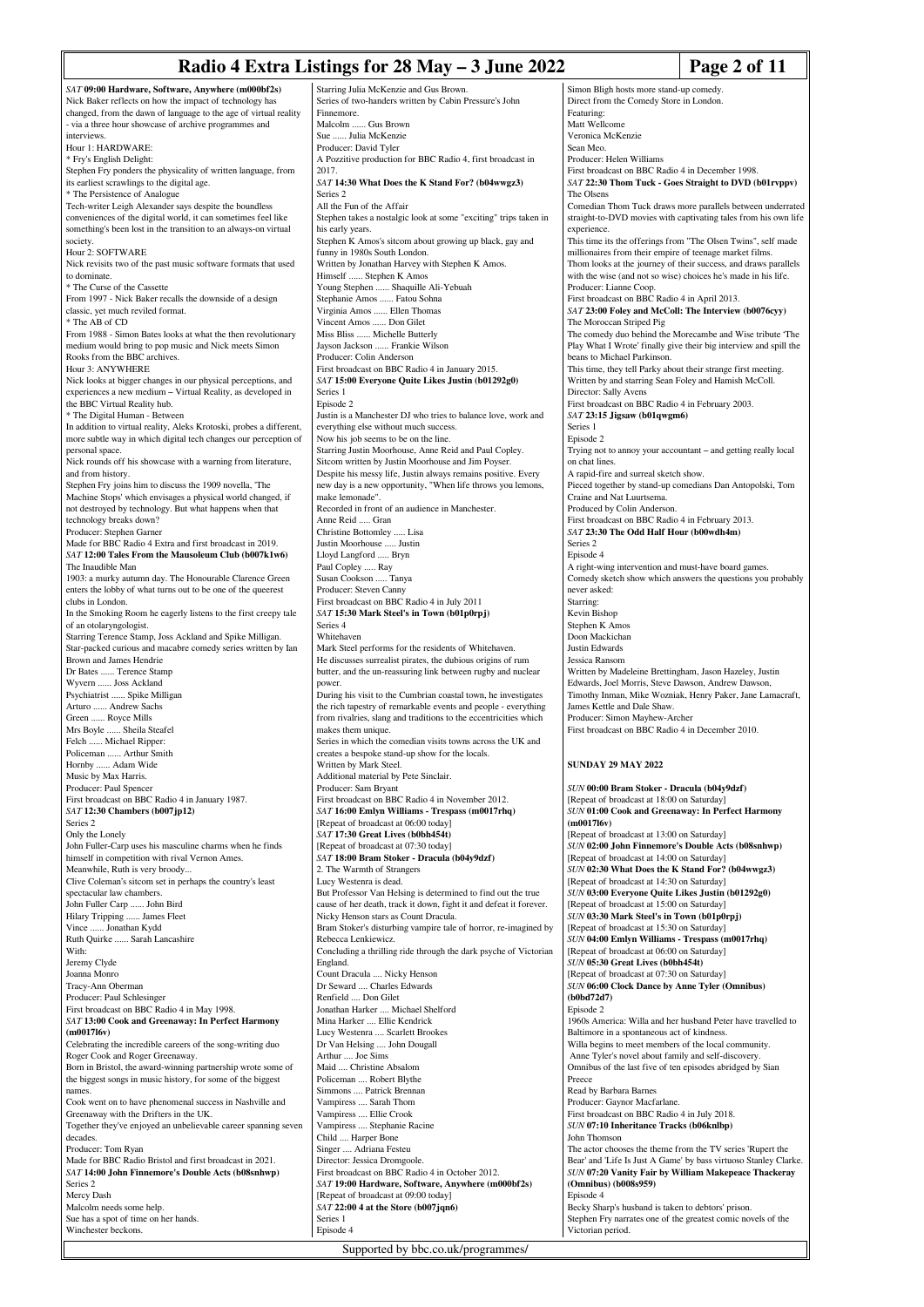# **Radio 4 Extra Listings for 28 May – 3 June 2022 Page 3 of 11**

Series 9

yet few people know that it has always been local authorities that had - and still have - the final say over what films are

From the late '40s through to the 1970s, many councils such as Manchester and London used these powers to push back the boundaries of what was considered acceptable to public 'taste and decency'. They passed many films the BBFC had banned, causing the Board to slowly relax its views on nudity and sex in

Other councils, like Sale in Cheshire, tried desperately to hold back the tide of X-rated films, insisting they could not be show in their town without the express permission of the council -

In a programme made to mark the BBFC's centenary, Laurie Taylor explores this peculiarly British system of film censorship, where the local councils have the power, whilst the BBFC has expertise but no legal powers and its certificates are

Laurie describes how the BBFC has got much more involved with audiences and so almost eliminated the conflict with local

shown in their areas.

which was often denied.

particular.

only guidance.

Written by William Makepeace Thackeray. Omnibus of the last five of twenty episodes. Dramatised by Stephen Wyatt Becky Sharp .... Emma Fielding Hester …. Helen Longworth Mr Moss …. Ian Masters Rawdon Crawley …. Ray Coulthard Lord Steyne …. David Calder .. Jemma Churchill Pitt .... Jon Glover Mr Wenham …. Philip Fox Cpt MacMurdo …. Mark Bonnar Jos Sedley .... Toby Jones Polly, the maid …. Joanna McCallum William Dobbin .... Tom Smith Mr Sedley …. Ian Masters Amelia …. Katy Cavanagh Mr Wenham …. Philip Fox John Osborne .... Geoffrey Whitehead with Stephen Fry as the narrator Director Marc Beeby First broadcast on Radio 4 in September 2004. *SUN* **08:30 Albert and Me (b0480vfp)** Series 2 Casual Labour Single dad Bryan is sacked and advertises for work in a local shop window. Stars Robert Lindsay and Pat Coombs. Single parent Bryan Archer struggles to find work while raising his baby son, Albert. Bryan Archer ...... Robert Lindsay Mum/Albert ...... Pat Coombs Mrs Willis ...... Diana King Fred ...... Harry Fowler Vikkie ...... Sherrie Hewson Mr Graham ...... Douglas Blackwell Mrs Weston ...... Frances Jeater Amateur Photographer ...... John Tordoff. Written by Jim Eldridge. Incidental music by Max Harris. Producer: John Fawcett Wilson First broadcast on BBC Radio 2 in April 1983. *SUN* **09:00 Something to Shout About (b07shhvv)** Series 1 Episode 10 There's uproar in the ad agency when the women discover the men are getting paid more! Comedy set in London advertising agency - Apsley, Addis, Cohen, Barbican, Blythe, Giddy & Partn Written by Myles Rudge and Ronnie Wolfe. Michael …. Michael Medwin Janet …. Fenella Fielding Mavis …. Joan Sims Maggie .... Eleanor Summerfield Adrian …. Nicholas Phipps Mr Went/Mr Barbican …. Warren Mitchell Music by The Jingle Belles and The Bernie Fenton Quartet, under the direction of Cliff Adams. Producer: Trafford Whitelock First broadcast on the BBC Light Programme in September 1960. *SUN* **09:30 It's a Fair Cop (b08rrb47)** Series 3 Barry the Burglar What seems like an open and shut case of breaking, entering and stealing - becomes something else entirely. Series in which the audience makes the policing decisions as Alfie Moore takes them through a real-life crime scenario. Written and performed by the policeman-turned-comedian. Script Editor: Will Ing Producer: Alison Vernon-Smith First broadcast on BBC Radio 4 in May 2017. *SUN* **10:00 Desert Island Discs Revisited (m0017rw4)** Platinum Jubilee HRH Princess Michael of Kent From Ludwig van Beethoven to Wolfgang Amadeus Mozart. Her Royal Highness Princess Michael shares her castaway choices with Roy Plomley. The princess was born in Czechoslovakia, but she was educated mainly in Australia. She came to England specifically to study interior design and eventually set up her own design company. She then became an author. In 1978, she married Prince Michael of Kent - first cousin to the Queen and grandson of George V. Discussing events in her life, the princess chooses the eight tracks she would take to the mythical island. First broadcast on BBC Radio 4 in January 1984. *SUN* **10:45 David Attenborough's Life Stories (b00lt16w)** Series 1 Salamander Sir David's first pet was a fire salamander, given to him by his father on his 8th birthday. He also gave his own son a salamander on his 8th birthday, the legacy of which is very much alive and kicking today. Series of talks by Sir David Attenborough on the natural histories of creatures and plants from around the world. Producer: Julian Hector First broadcast on BBC Radio 4 in July 2009. *SUN* **11:00 Radiolab (m0017rw6)**

Flop Off Radiolab is a Peabody-award winning show about curiosity. Where sound illuminates ideas, and the boundaries blur between science, philosophy, and the human experience. The Radiolab team investigate a strange world. Radiolab explores when the best of effort and intention is not enough – the world of flops. With Lulu Miller and Latif Nassir. From WNYC. First broadcast on public radio in the USA in 2021. *SUN* **11:55 Inheritance Tracks (b06knlbp)** [Repeat of broadcast at 07:10 today] *SUN* **12:00 Poetry Extra (m0017rw8)** Boston Calling Poet Daljit Nagra revisits the BBC's poetry archive and selects Boston Calling featuring Benjamin Zephaniah in search of poetry and conversation with the residents and settlers in .<br>Boston, Lincolnshire. Boston in Lincolnshire is home to many settlers from Eastern Europe and has a long history associated with immigration and migration. It's where the pilgrim fathers who conquered America came from and it has a long cultural history associated with other parts of the world, including the Netherlands. But the UK media focus in recent years has been on how the people of the Boston of the 21st Century struggle to live side by side. This was also the Brexit hot spot of Britain during the EU referendum. Poet Benjamin Zephaniah, himself a son of immigrants who grew up in the West Midlands visits Boston to hear, via poetry and interviews with the different people who live there, what Boston means to them. He meets a variety of people - Romanians, Estonians, Lithuanians and Poles as well as members of the indigenous population - as they put pen to paper to convey their feelings about life in Boston and Britain more generally. Broken English and foreign languages are mixed with the sound of the traditional Lincolnshire burr as he also hears from people who've lived in Boston all their lives. Far from finding a town at war, as so often depicted in the media, he discovers a vibrant community who - despite their differences - seem eager to muddle along together and shape a common future. A Made in Manchester production for BBC Radio 4 First broadcast on BBC Radio 4 in 2017. *SUN* **12:30 HR (b01c7rgv)** Series 3 Disinherited After losing their pensions, 60-something chums Sam and Peter chums resort to desperate measures. Which now include visiting an aged - very wealthy - aunt. Nigel Williams's comedy series stars Jonathan Pryce and Nicholas le Prevost. Sam....Nicholas le Prevost Peter...Jonathan Pryce Aunt Norah... Dillie Keane Maud...Kate Layden Producer: Peter Kavanagh First broadcast on BBC Radio 4 in February 2012. *SUN* **13:00 Sarah Millican - How to Be Champion (Omnibus) (b09b6qsp)** From the life-changing moment she discovered her talent for comedy, through to her thoughts on children, marriage and even her boobs. Sarah Millican reads her frank and occasionally outrageous memoir. There's even the recipe for her favourite cake! Omnibus of five parts. Producer: Kirsteen Cameron. First broadcast on BBC Radio 4 in October 2017. *SUN* **14:10 Inheritance Tracks (b06zzgyf)** Emma Thompson Actress Emma Thompson chooses 'Unsquare Dance' by Dave Brubeck and 'Te Recuerdo Amanda' by Victor Jara. *SUN* **14:20 Winifred Holtby - South Riding (Omnibus) (b007jrn7)** Episode 1 Headmistress Sarah Burton returns to 1930s Yorkshire take up a challenging new post. Winifred Holtby's (1898-1935) most famous novel "South Riding" was published posthumously in 1936. It's a rich and memorable evocation of the characters of Yorkshire's South Riding, their lives, loves and sorrows. Starring Sarah Lancashire. Omnibus of one to five of fifteen episodes dramatised by Gill Adams. Sarah Burton …… Sarah Lancashire Robert Carne …… Philip Glenister Mrs Beddows …… Carole Boyd With: Susan Cookson Maggie Tagney Donald McBride Lucy Beaumont Annmarie Hosell Maya Foa Director: Melanie Harris First broadcast on BBC Radio 4 in May 1999. *SUN* **15:30 The Naughty Pictures Committees (b01nt3xk)**

Supported by bbc.co.uk/programmes/

The British Board of Film Censors [BBFC] was set up in 1912, councils that at one time threatened its very existence. He also looks at such classics as 'The Birth of a Baby', the naturism film 'Garden of Eden', the gory 'Joker is Wild', the notorious 'Ulysses' and more. Producer: Mike Hally A Square Dog Radio production for BBC Radio 4, first broadcast in November 2012. *SUN* **16:00 The Pillow Book (b0bfwxgd)** The Pillow Book The final ever mystery for Lady Shonagon and her Lieutenant Yukinari. The Pillow Book is a popular long-running thriller series set in 10th century Japan about an unlikely and compelling duo. Written by Robert Forrest, it captures a strange, magical world simultaneously utterly remote and wonderfully familiar to our own - and it tells a cracking mystery at the same time. With the Empress Teishi dead, Lady Shonagon has been banished from the Imperial Palace and separated from her policeman. Under Imperial guard, she is sent back to her only remaining relative, her brother Takai. But there has been no love lost between Shonagon and her brother since they were children, and Shonagon must set out once more on her own in search of her friend Saisho. Meanwhile, the villain Ikiryo walks abroad, and no one is safe. Shonagon ...... Ruth Gemmell Yukinari ...... Cal MacAninch Takai/Ikiryo ...... Simon Donaldson Saisho ...... Victoria Liddelle Amaterasu ...... Joanna Tope Uke ...... Meg Fraser Landlord/Policeman ...... Antony Strachan Director: Lu Kemp A BBC Scotland production for BBC Radio 4, first broadcast in August 2018. *SUN* **17:00 Poetry Extra (m0017rw8)** [Repeat of broadcast at 12:00 today] *SUN* **17:30 HR (b01c7rgv)** [Repeat of broadcast at 12:30 today] *SUN* **18:00 Nightfall (m0006sy0)** Series 1 5. From My Appointed Place Below A young man delivers his rent to local Scottish landowner, Sir Robert Redgauntlet. But he dies before writing him a receipt - and the money disappears. Desperate, the young man turns to a stranger for help... A story by Sir Walter Scott, first published in 1824. Adapted by John Douglas. 'Nightfall' is a series of supernatural and horror dramas - one of Canada's CBC Radio's most popular shows in the network's history. Running to over 100 episodes between 1980 and 1983, it features a mix of original stories and adaptations of classic tales. Hugh Webster .… Steeny Steenson Chris Wiggins .… Sir Robert Redgauntlet John Douglas .... Sir John Redgau Sandy Webster .… Dougal MacKellum Frank Perry .… Hutcheon John Bayliss .… The Rider In Black Other parts played by Grant Cowan Director: Fred Diehl First broadcast on CBC Canada in March 1982. *SUN* **18:30 David Calcutt - The Daughter of the Sea (b07zfmwh)** A seal leaves the ocean and turns into a woman. Fisherman Ishmael falls hopelessly in love. She agrees to marry him - on one condition. Adapted from traditional sources by David Calcutt. Old Woman …. Mary Wimbush Girl …. Susan Mann Ishmael …. Stephen Tomlin Seal-Woman …. Moir Leslie Noah …. Jonathan Wyatt ( Jacob …. Gerry Hinks Seal-woman's song by Sue Harris Directed at BBC Pebble Mill by Nigel Bryant First broadcast in Thirty Minute Theatre on BBC Radio 4 in September 1993. *SUN* **19:00 Radiolab (m0017rw6)**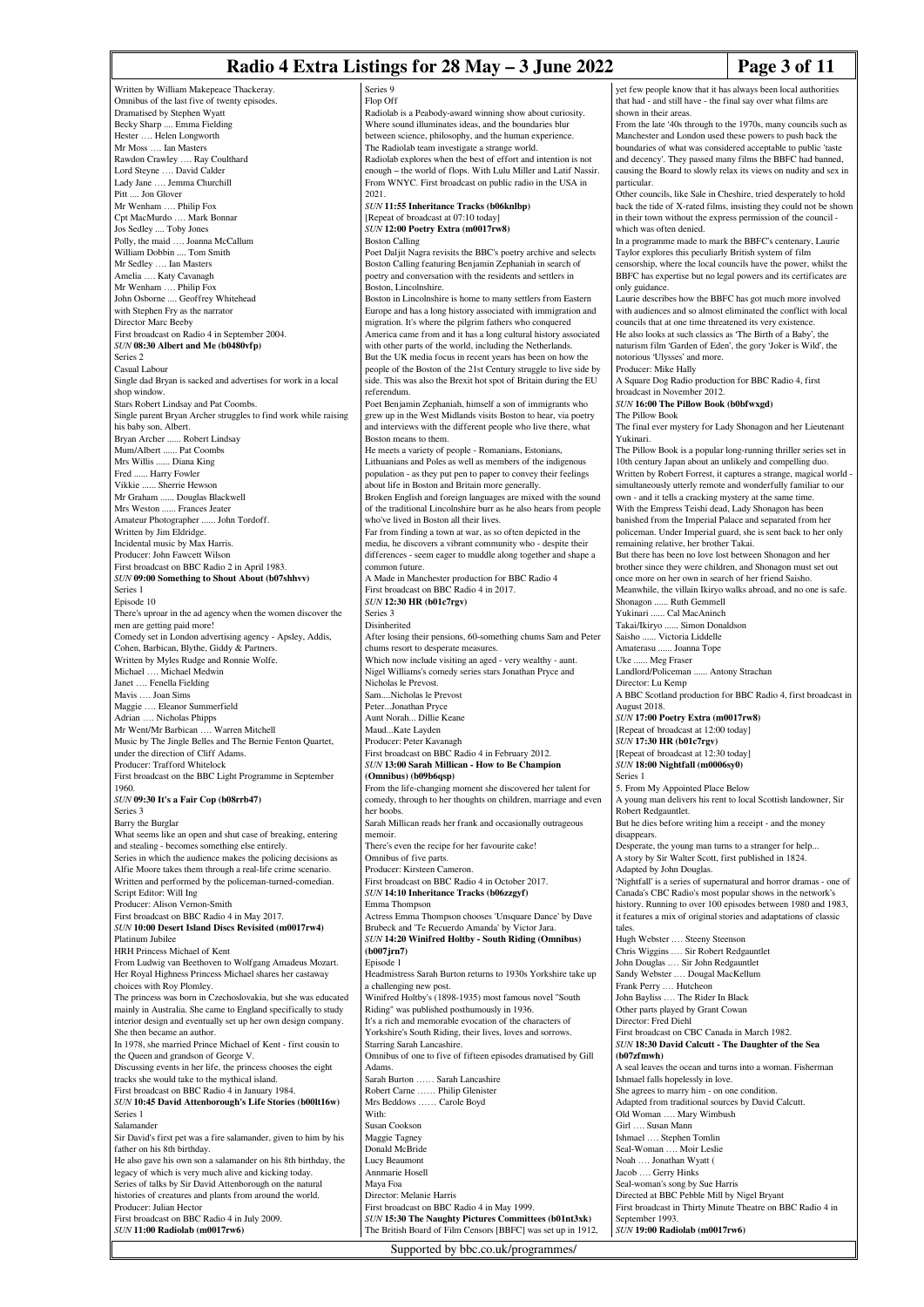#### **Radio 4 Extra Listings for 28 May – 3 June 2022 Page 4 of 11**

[Repeat of broadcast at 11:00 today] *SUN* **20:00 The Pillow Book (b0bfwxgd)** [Repeat of broadcast at 16:00 today] *SUN* **21:00 Desert Island Discs Revisited (m0017rw4)** [Repeat of broadcast at 10:00 today] *SUN* **21:45 David Attenborough's Life Stories (b00lt16w)** [Repeat of broadcast at 10:45 today] *SUN* **22:00 HR (b01c7rgv)** [Repeat of broadcast at 12:30 today] *SUN* **22:30 Delve Special (b007jmm8)** Series 3 Food for Thought There's alarm over a new chemical additive for food. Reporter David Lander investigates the worrying impact of N7Q. Presented by David Lander with assistance from Stephen Fry. Studio production by: Mark Arden Julia Hills Harry Hill Dramatic reconstructions by: Jack Klaff Robert Bathurst Felicity Montagu Researched by Tony Sarchet. Editor: Paul Mayhew-Archer Delve Special ran for four series from 1984 to 1987 and later transferred to TV as: This is David Lander. First broadcast on BBC Radio 4 in September 1986. *SUN* **22:55 The Comedy Club Interviews (m00182zz)** Bilal Zafar 1/3 From **10pm** until midnight, seven days a week, The Comedy Club has two hours of comedy. And tonight, Angela Barnes chats to Bilal Zafar. *SUN* **23:00 The Masterson Inheritance (b007jpyh)** Series 2 Last Word to the Mastersons Living off the land, will there be tears for the Masterson family before milking time? Award-winning improvised historical comedy series. Based entirely on audience suggestions - this is the unfolding saga of the Mastersons - a family at war with itself. Starring: Paul Merton Josie Lawrence Jim Sweeney Phelim McDermott Caroline Quentin Producer: Phil Clarke First broadcast on BBC Radio 4 in June 1994. *SUN* **23:30 John Finnemore's Double Acts (b08v8dxm)** Series 2 The Rebel Alliance Eileen and Lizzie are both determined to enjoy the wedding. No matter what Yvonne does. Starring Una Stubbs and Tamzin Outhwaite. Series of two-handers written by Cabin Pressure's John Finnemore. Lizzie ...... Tamzin Outhwaite Eileen ...... Una Stubbs Producer: David Tyler A Pozzitive production for BBC Radio 4, first broadcast in June 2017. . **MONDAY 30 MAY 2022** *MON* **00:00 Nightfall (m0006sy0)** [Repeat of broadcast at 18:00 on Sunday] *MON* **00:30 David Calcutt - The Daughter of the Sea (b07zfmwh)** [Repeat of broadcast at 18:30 on Sunday] *MON* **01:00 Sarah Millican - How to Be Champion (Omnibus) (b09b6qsp)** [Repeat of broadcast at 13:00 on Sunday] *MON* **02:10 Inheritance Tracks (b06zzgyf)** [Repeat of broadcast at 14:10 on Sunday] *MON* **02:20 Winifred Holtby - South Riding (Omnibus) (b007jrn7)** [Repeat of broadcast at 14:20 on Sunday] *MON* **03:30 The Naughty Pictures Committees (b01nt3xk)** [Repeat of broadcast at 15:30 on Sunday] *MON* **04:00 The Pillow Book (b0bfwxgd)** [Repeat of broadcast at 16:00 on Sunday] *MON* **05:00 Poetry Extra (m0017rw8)** [Repeat of broadcast at 12:00 on Sunday] *MON* **05:30 HR (b01c7rgv)** [Repeat of broadcast at 12:30 on Sunday] *MON* **06:00 Lady in a Fog (m0017s29)** 6. A Psychological Matter Philip Odell learns the identity of the lady in mink and why she's involved in the blackmail. But is she a murderer? Starring Robert Beatty. Lester Powell's vintage thriller about the cases of a hard-nosed Irish-American private eye. Philip Odell .... Robert Beatty Heather McMara .... Sheila Manahen The Lady in Mink .... Mary Wimbush

Christopher Hampden .... James Thomason Inspector Rlgby .... Edward Jewestmry Sergeant Leyiton .... Jeffrey Segal Dr Alexander Frey ....Trevor Martin Receptionist .... Beryl Calder Poldce Surgeon .... John Graham Maid Ann Rye Producer: Martyn C Webster First broadcast on the BBC Light Programme in June 1958. *MON* **06:30 Adam Dalgliesh - Cover Her Face (b008ycyr)** 1. Murder A murder in an East Anglian village reveals hidden passion beneath the calm surface. Robin Ellis stars as detective Adam Dalgliesh in the debut crime novel of PD James. Co-starring Sian Phillips and Hugh Grant. Cover Her Face was first published in 1962, where the author created her famous poetry-writing detective who went on to feature in many more of her stories. Dramatised in four-parts by Neville Teller. Inspector Adam Dalgliesh .... Robin Ellis Mrs Maxie …. Sian Phillips Felix Hearne …. Hugh Grant Deborah …. Beatie Edney Stephen Maxie …. David Thorpe Catherine Bowers …. Oona Beeson Miss Liddell …. Kate Binchy Dr Epps …. Philip Anthony Martha …. Jill Graham Sally Jupp …. Melanie Hudson Mrs Webster …. Linda Polan Producer: Matthew Walters First broadcast on BBC Radio 4 in March 1993. *MON* **07:00 It's a Fair Cop (b08sndpw)** Series 3 Punching Judy Alfie gets involved in an Enter the Dragon situation. It's as if Bruce Lee came from Scunthorpe and had been hammering the kebabs for 20 years. Series in which the audience makes the policing decisions as Alfie Moore takes them through a real-life crime scenario. Written and performed by the policeman-turned-comedian. Script Editor: Will Ing Producer: Alison Vernon-Smith A BBC Studios production for BBC Radio 4, first broadcast in June 2017. *MON* **07:30 Just a Minute (m0017k7t)** Series 89 The Ukulele, Bingo and The Pawn Shop Sue Perkins challenges Gyles Brandreth, Ria Lina, Zoe Lyons and Paul Merton to speak for 60 seconds without repetition, deviation or hesitation The long-running Radio 4 national treasure of a parlour game is back for a new series with subjects this week ranging from Bingo to The Pawn Shop. Production co-ordinator: Caroline Barlow Sound editor: Marc Willcox Producer: Richard Morris A BBC Studios Production *MON* **08:00 Whatever Happened to the Likely Lads? (b007k47r)** No Hiding Place On the day of a big England football match, Bob takes Terry to the hairdressers for a long overdue restyle. Starring James Bolam and Rodney Bew Created and written for BBC TV by Dick Clement and Ian La Frenais. Adapted for BBC Radio by Patrick Tilley. Terry Collier …. James Bolam Bob Ferris .... Rodney Bewes Flint …. George Layton, Audrey …. Sheila Fearn, Gary .... Brian Godfrey The Vicar …. Donald Gee Rita/The Barmaid .... Jo Beadle Producer: John Browell Originally lost from the archive, the audio was recovered in a BBC Treasure Hunt. First broadcast on BBC Radio 4 in September 1975. *MON* **08:30 Tales From the Mausoleum Club (b007k243)** Heart of Skegness The Honourable Clarence Green becomes more entranced as he listens to a story of a journey into the very darkest part of barbarism. Starring Jim Broadbent and Matt Frewer. Star-packed curious and macabre comedy series set in a very exclusive London club. Written by Ian Brown and James Hendrie. Curtis …. Jim Broadbent Johnson …. Matt Frewer Captain White …. Richard Pearson Green …. Royce Mills Mrs Jeeves …. Sheila Steafel The Boss .... Bill Wallis Bannister …. Ron Pember Welch …. Michael Ripper Music by Max Harris. Producer: Paul Spencer First broadcast on BBC Radio 4 in January 1987.

*MON* **09:00 Counterpoint (b011j7v7)** Series 25 2011 Heat 9 Paul Gambaccini chairs the general knowledge music quiz. The questions cover every aspect of music - from the classical repertoire to world music, show tunes, film scores, jazz, rock and pop. The ninth and final trio of 27 competitors are in London as the 25th anniversary series continue John Ambler from Norbury, London Peter Kinnison from Blackheath, London Susan Wedlake from Sevenoaks, Kent Producer: Paul Bajoria First broadcast on BBC Radio 4 in May 2011. *MON* **09:30 Bangers and Mash (b0075h5q)** Episode 5 Juan Jose's declaration of love has thrown Martina into confusion. Katie Hims's sitcom about a chaotic catering company. Juan Jose ...... Roger May Carol ...... Jane Whittensha Mrs Olney ...... Marlene Sidaway Health Inspector ...... Anthony Zaki. Jimmy ...... Gerard McDermott<br>Martina Catherine Harvey ... Catherine Harvey Director: Catherine Horn First broadcast on BBC Radio 4 in February 1999. *MON* **10:00 Charles Dickens (b044ghp2)** Barnaby Rudge Captain Midnight When young Ned Chester is set upon by a highwaymen no-one thinks that his assailant might be connected to the violent murder of his beloved Emma's father, Reuben Haredale. The murderer that night, five years ago, was assumed to be William Rudge, who has disappeared without trace, leaving his wife and son Barnaby to fend for themselves. Charles Dickens's novel is set against the background of the anticatholic riots of the 1780s. Dramatised in three parts by Mike Walker. Charles Dickens ..... Iain Glen Barnaby Rudge ...... Daniel Laurie Grip/ Miggs ...... Joanna Horton Mary Rudge ...... Heather Craney Captain Midnight ......Tony Bell Simon Tappertit ...... Bryan Dick Gabriel Varden ...... Ron Cook Dolly Varden ...... Amaka Okafor Geoffrey Haredale/Solomon Daisy ...... David Cann Emma Haredale ...... Jaimi Barbakoff John Chester ...... John MacKay Ned Chester ...... Hubert Burton John Willet ...... David Schofield Joe Willet ...... Matthew Watson Hugh ...... Ashley Kumar Director: Jeremy Mortimer First broadcast on BBC Radio 4 in May 2014. *MON* **11:00 TED Radio Hour (m0017s2d)** Series 9 Special Delivery A journey through fascinating ideas based on talks by riveting speakers on the TED (Technology, Entertainment, Design) stage. Manoush Zomorodi explores what does it take to deliver a message, precious cargo, or vaccines to exactly the right place? First broadcast in the USA on National Public Radio in 2021. *MON* **11:50 Inheritance Tracks (m0017s2g)** Patrick Gale Author Patrick Gale chooses Kathleen Ferrier singing 'The Keel Row' and 'Gabriel Faure's Piano Trio in D Minor'. *MON* **12:00 Whatever Happened to the Likely Lads? (b007k47r)** [Repeat of broadcast at 08:00 today] *MON* **12:30 Tales From the Mausoleum Club (b007k243)** [Repeat of broadcast at 08:30 today] *MON* **13:00 Lady in a Fog (m0017s29)** [Repeat of broadcast at 06:00 today] *MON* **13:30 Adam Dalgliesh - Cover Her Face (b008ycyr)** [Repeat of broadcast at 06:30 today] *MON* **14:00 Fall Down Seven Times, Get Up Eight by Naoki Higashida (b08xzzb0)** Episode 1 David Mitchell translates the astonishing follow-up to the ground-breaking THE REASON I JUMP. Naoki Higashida wrote his debut when he was 13 years old - all the more extraordinary since he has 'non-verbal' autism. He finds it difficult to speak, and wrote the entire book using a low-tech Alphabet Grid of Japanese syllables, which he points at one at a time to painstakingly build words. Naoki still uses the same  $m \sim \frac{1}{k}$ . When the award-winning author David Mitchell, whose own son has autism, discovered Naoki's first book, he felt that for the first time his own son was talking to him about what was going on inside his head, through the words of the young author. Now, in FALL DOWN SEVEN TIMES GET UP EIGHT, written mostly around the age of 18, we meet a clear-eyed young man learning to co-exist with a mind and body not always at his beck and call. The title of the book is borrowed from a Japanese proverb about the merits of persistence, and offers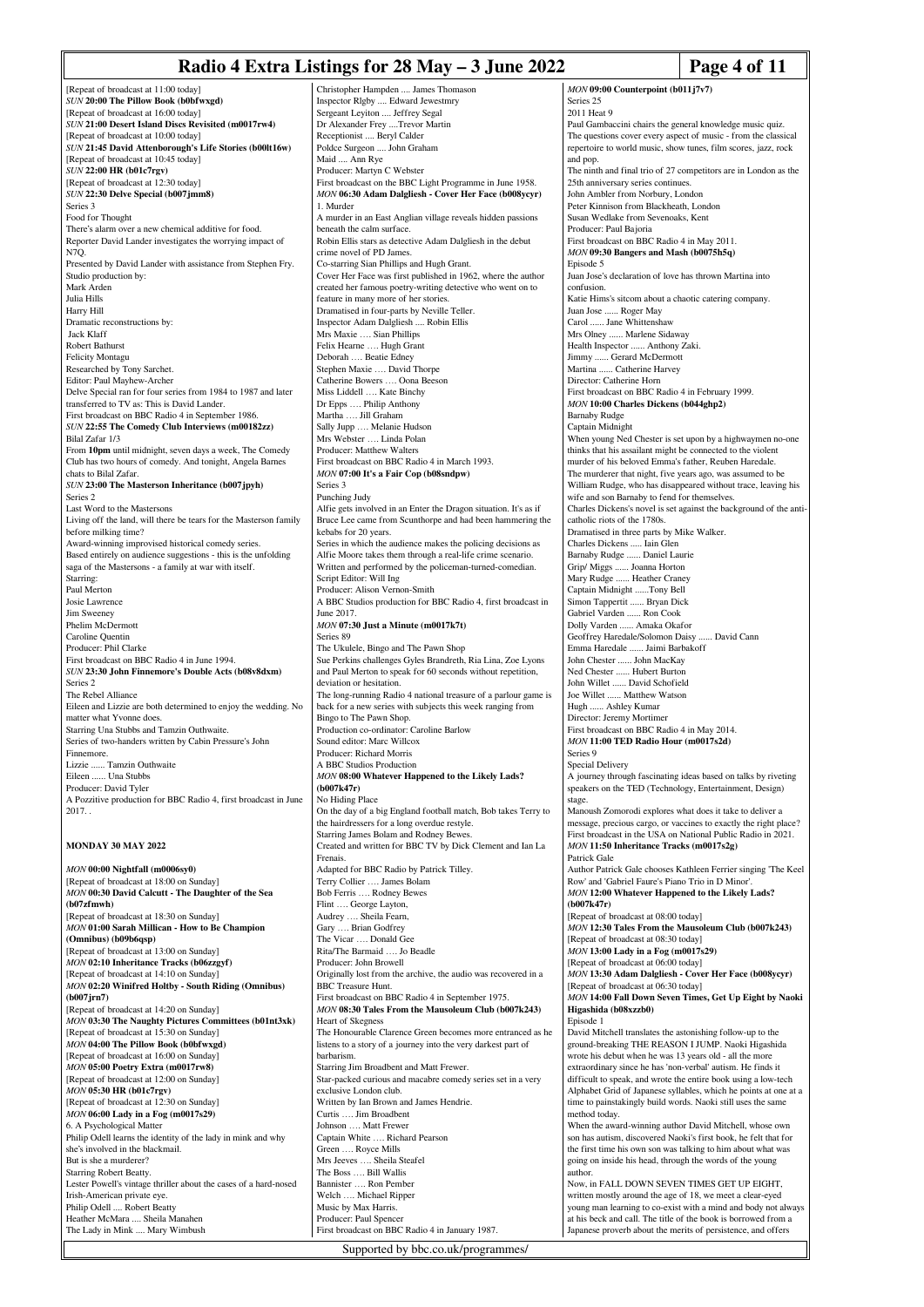# **Radio 4 Extra Listings for 28 May – 3 June 2022 Page 5 of 11**

experience, advice, and hope. Once again, Naoki pushes beyond the notion of autism as a disability, and shines a light on the autistic landscape from the inside. Written by Naoki Higashida Translated by David Mitchell and KA Yoshida Read by Matthew Beard, and introduced by David Mitchell Abridged by Robin Brooks Produced by Allegra McIlroy. First broadcast on BBC Radio 4 in 2017. *MON* **14:15 Maya Angelou's Autobiographies (b0bd7rvy)** Gather Together in My Name Episode 1 Poet, writer, essayist, and activist Maya Angelou's extraordinary account of Afro-American life in post-war US. It's 1945 in San Francisco. Aged 17, and a single mother, Maya falls in love. Narrator (Older Maya) ...... Adjoa Andoh Maya ...... Pippa Bennett-Warner Curly ...... Sope Dirisu ... Paapa Essiedu Uncle Charley ...... Anthony Ofoegbu Dramatized by Patricia Cumper Produced & Directed by Pauline Harris First broadcast on BBC Radio 4 in August 2018. *MON* **14:30 Over the Boundary (b01ks2yp)** Kevin O Brien's century for Ireland against England in the 2011 World Cup was the fastest of all time. Irish cricket fans had waited at least a hundred years to celebrate such a victory. Before the game there had been precious few victories, but also precious few supporters and players to celebrate them. But after the match cricket fans in Ireland slowly started a whispering chorus of texts, tweets and emails, as the enormity of their team's achievement spread from the few who understood, to the masses who didn't. On the state broadcaster RTE's main tea time show, their chief political correspondent finished a very serious report about the ongoing coalition talks and suddenly broke into an impassioned monologue to listeners: 'I don't know if you remember the Norwegian commentator the night when Norway beat England? He started shouting 'are you listening Maggie Thatcher?'. Well -.are you listening Geoffrey Boycott? Are you listening Mick Jagger? Are you listening Oliver Cromwell? Our boys just thrashed you at cricket!' It was an extraordinary moment. Cricket had crashed into the national consciousness. Ireland may have the third oldest cricket club in the world - Phoenix cricket club in Dublin - but in the centuries since it was established, there have been concerted efforts to ban it and relegate it to the bottom of Ireland's sporting fixtures. Viewed as unpatriotic and a colonial imposition, the GAA - the national sporting association - banned its members from playing or watching 'foreign sports'. Playing cricket became a political decision. Kevin Connolly tells the story of how cricket batted its way into Ireland's sporting arena. Producer: Rachel Hooper A Falling Tree production for BBC Radio 4, first broadcast in July 2012. *MON* **15:00 Charles Dickens (b044ghp2)** [Repeat of broadcast at 10:00 today] *MON* **16:00 Counterpoint (b011j7v7)** [Repeat of broadcast at 09:00 today] *MON* **16:30 Bangers and Mash (b0075h5q)** [Repeat of broadcast at 09:30 today] *MON* **17:00 It's a Fair Cop (b08sndpw)** [Repeat of broadcast at 07:00 today] *MON* **17:30 Just a Minute (m0017k7t)** [Repeat of broadcast at 07:30 today] *MON* **18:00 Host Planet Earth (m000gtl0)** 1. The Beginning On the eve of Britain's first manned space shot, the death toll among those involved causes alarm. 'Host Planet Earth' is a sci-fi serial in six parts originally broadcast between July and September 1967. At that time, concerns were being raised about microbes being brought back to Earth by the American and Russian space programmes. Set in England, the British space programme is eager to compete and has gained an advantage with the invention of a propu system that enables exploration of distant regions of the universe within weeks instead of years The danger of invading – or invasive - alien species is only being realised very slowly, following some bizarre and seemingly unconnected events. Has that realisation come too late? Harold Benson .… Ian Thompson Claire Stuart .… Brenda Bruce Professor Tate .… Rolf Lefebvre Professor Ormskirk .… Clive Morton David Holland .… Alexander John Rathbone .... Timothy Bateson Dr Edwards .… Heron Carvic Sister .… Beth Boyd Nat Blakey .… Nigel Anthony Editor .… Antony Viccars Policeman .… Preston Lockwood Written by Colin Cooper and Anne Howell. Music and FX by the Radiophonic Workshop. Producer: Nesta Pain. Pub: Fourth Estate **(b007k47r)** Series 1 Episode 3 DJ. make lemonade". Anne Reid ..... Gran Jim Poyser ..... Vicar Paul Copley ..... Ray Series 108 Episode 6 The Food Industry stand ups. Producer: Ed Morrish **Higashida (b08xzzb0)** [Repeat of broadcast at 14:00 on Monday]

First broadcast on the BBC Light Programme in 1967. *MON* **18:30 A Good Read (b03ynt6p)** Annie Mac and Kathy Lette DJ Annie Mac and author Kathy Lette discuss their favourite books with Harriett Gilbert. THE FAULT IN OUR STARS by John Green Pub: Penguin VANITY FAIR by William Makepeace Thackeray Pub: Wordsworth Editions OFFSHORE by Penelope Fitzgerald Produced by Beth O'Dea First broadcast on BBC Radio 4 in 2014. *MON* **19:00 Whatever Happened to the Likely Lads?** [Repeat of broadcast at 08:00 today] *MON* **19:30 Tales From the Mausoleum Club (b007k243)** [Repeat of broadcast at 08:30 today] *MON* **20:00 Lady in a Fog (m0017s29)** [Repeat of broadcast at 06:00 today] *MON* **20:30 Adam Dalgliesh - Cover Her Face (b008ycyr)** [Repeat of broadcast at 06:30 today] *MON* **21:00 TED Radio Hour (m0017s2d)** [Repeat of broadcast at 11:00 today] *MON* **21:50 Inheritance Tracks (m0017s2g)** [Repeat of broadcast at 11:50 today] *MON* **22:00 Just a Minute (m0017k7t)** [Repeat of broadcast at 07:30 today] *MON* **22:30 Everyone Quite Likes Justin (b012fqnb)** An untimely death causes a lifestyle rethink for the Manchester Starring Justin Moorhouse, Anne Reid and Paul Copley. Sitcom written by Justin Moorhouse and Jim Poyser. Despite his messy life, Justin always remains positive. Every new day is a new opportunity, "When life throws you lemo Recorded in front of an audience in Manchester. Bernard Wrigley ..... Sven Christine Bottomley ..... Lisa Justin Moorhouse ..... Justin Lloyd Langford ..... Bryn Rachel Austin ..... Receptionist Susan Cookson ..... Tanya Producer ..... Steven Canny First broadcast on BBC Radio 4 in July 2011. *MON* **23:00 The News Quiz (m0017kg9)** Andy Zaltzman presents the News Quiz from the 2022 Hay Festival with panellists Shaparak Khorsandi, Angela Barnes, Paul Sinha and Robin Morgan. News and some (rather tenuous) links to literature combine to make a headline-book-newsfest of a show at the renowned Literature Festival. Written by Andy Zaltzman with additional material from Alice Fraser, Max Davis and Cameron Loxdale. Producer: Richard Morris Production co-ordinator: Katie Baum A BBC Studios Production *MON* **23:30 Andrew Maxwell's Public Enemies (b007jtr3)** Andrew Maxwell is one of the UK's most informed and fearless In this series of one-off stand up shows, he uses his trademark intelligence and political incisiveness to dig behind the clichés and assumptions about four possible threats to British society: food, the internet, drugs and Nationalism. Andrew kicks off with a look at the food industry. From horseburgers right up to snail ice-cream, it seems like there's something wrong with every rung of the food ladder. But given that food is essential to survival, shouldn't we be clearer about what it is we want from the industry that provides it? A series showcasing a comedian at the top of his abilities tackling difficult and important 'slow news' topics with a depth and perceptiveness that remains outside the remit of mainstream 'topical' comedy. Written and performed by Andrew Maxwell Script edited by Paul Byrne. First broadcast on BBC Radio 4 Extra in October 2013. **TUESDAY 31 MAY 2022** *TUE* **00:00 Host Planet Earth (m000gtl0)** [Repeat of broadcast at 18:00 on Monday] *TUE* **00:30 A Good Read (b03ynt6p)** [Repeat of broadcast at 18:30 on Monday] *TUE* **01:00 Lady in a Fog (m0017s29)** [Repeat of broadcast at 06:00 on Monday] *TUE* **01:30 Adam Dalgliesh - Cover Her Face (b008ycyr)** [Repeat of broadcast at 06:30 on Monday] *TUE* **02:00 Fall Down Seven Times, Get Up Eight by Naoki**

*TUE* **02:15 Maya Angelou's Autobiographies (b0bd7rvy)** [Repeat of broadcast at 14:15 on Monday] *TUE* **02:30 Over the Boundary (b01ks2yp)** [Repeat of broadcast at 14:30 on Monday] *TUE* **03:00 Charles Dickens (b044ghp2)** [Repeat of broadcast at 10:00 on M *TUE* **04:00 Counterpoint (b011j7v7)** [Repeat of broadcast at 09:00 on Monday] *TUE* **04:30 Bangers and Mash (b0075h5q)** [Repeat of broadcast at 09:30 on Monday] *TUE* **05:00 It's a Fair Cop (b08sndpw)** [Repeat of broadcast at 07:00 on Monday] *TUE* **05:30 Just a Minute (m0017k7t)** [Repeat of broadcast at 07:30 on Monday] *TUE* **06:00 Lady in a Fog (m0017ry6)** 7. Wanted Kitty Stapleton The case appears to be concluding for Odell, but there's still time for one more surprise development. Hardnosed Irish-American, Philip Odell, though not a detective, worked for the American secret service during the Second World War, which ended just five years before this plot is set Just as he prepares to fly to Dublin from London, he meets with a friend, Heather McMara, who tells him that her brother has been killed and she asks him to investigate. To the backdrop of a London peasouper, the drama unfolds… A serial in eight parts by Lester Powell. Philip Odell .... Robert Beatty Heather McMara ....Sheila Manahan Kitty Stapleton .... Mary Wimbush Christopher Hampden .... James Thomason Parkin .... Harold Reese Inspector Rigby .... Edward Jewesbury Sergeant Leyton .... Jeffrey Segal Jay .... Haydn Jones Produced by Martyn C. Webster First broadcast on the BBC Light Programme in June 1958. *TUE* **06:30 Adam Dalgliesh - Cover Her Face (b008ypyg)** 2. Investigation Inspector Adam Dalgliesh arrives on the scene to investigate the murder of Sally Jupp in a peaceful Essex village. Robin Ellis stars as Dalgliesh with Sian Phillips and Hugh Grant. PD James's debut crime novel about her gentleman detective. Inspector Adam Dalgliesh .... Robin Ellis Mrs Maxie …. Sian Phillips Felix …. Hugh Grant Deborah …. Beatie Edney Catherine …. Oona Beeson Miss Liddell …. Kate Binchy Stephen …. David Thorpe Dr Epps …. Philip Anthony Martha ... Jill Graham Thornton/Hicks …. John Church Sgt Martin …. Steve Hodson Inspector Manning …. John Fleming Police Doctor .... John Baddeley Dramatised by Neville Teller. Producer: Matthew Walters First broadcast on BBC Radio 4 in March 1993. *TUE* **07:00 North by Northamptonshire (b00sxj24)** Series 1 Episode 4 Sheila Hancock heads a stunning cast including Mackenzie Crook, Penelope Wilton, Felicity Montagu and Kevin Eldon. This is a clever, funny and touching series about a small town in the middle of Northamptonshire as it prepares for a talent night. Written by and also starring Katherine Jakeways. It's Town Talent Night at last and Ken and Keith are busy finetuning their pet whippets' dance routine Everyone nervously awaits the arrival of the celebrity judge Lady Ballantyne who is unfortunately in the spotlight for being the most recent Royal racist. Jan does her last minute preparations for her trip to Australia. Will she be going alone or could she possibly dare to dream that Jonathan might join her at the last minute? And finally supermarket manager Rod (Mackenzie Crook) gets to take Tanya from till 4 on a date. The true measure of success will be how many packets of scampi fries they consume. Will it be just the one? Or perhaps too many to count? Narrator ...... Sheila Hancock Rod ...... Mackenzie Crook Mary ...... Penelope Wilton Jan ...... Felicity Montagu Jonathan ...... Kevin Eldon Esther ...... Katherine Jakeways Keith ...... John Biggins Frank ...... Rufus Wright Taxi Driver ...... Rufus Wright Lady Ballantyne ...... Lizzie Roper Angela Lizzie Roper Producer: Claire Jones. First broadcast on BBC Radio 4 in July 2010. *TUE* **07:30 Daphne Sounds Expensive (b08y2b70)** Series 2 Time Travel After Phil blows a fortune on a spanking new time machine, the Daphne boys must use it to embark on a treacherous adventure in a desperate attempt to recoup their losses. Join critically-acclaimed sketch trio, Daphne, as they pull out all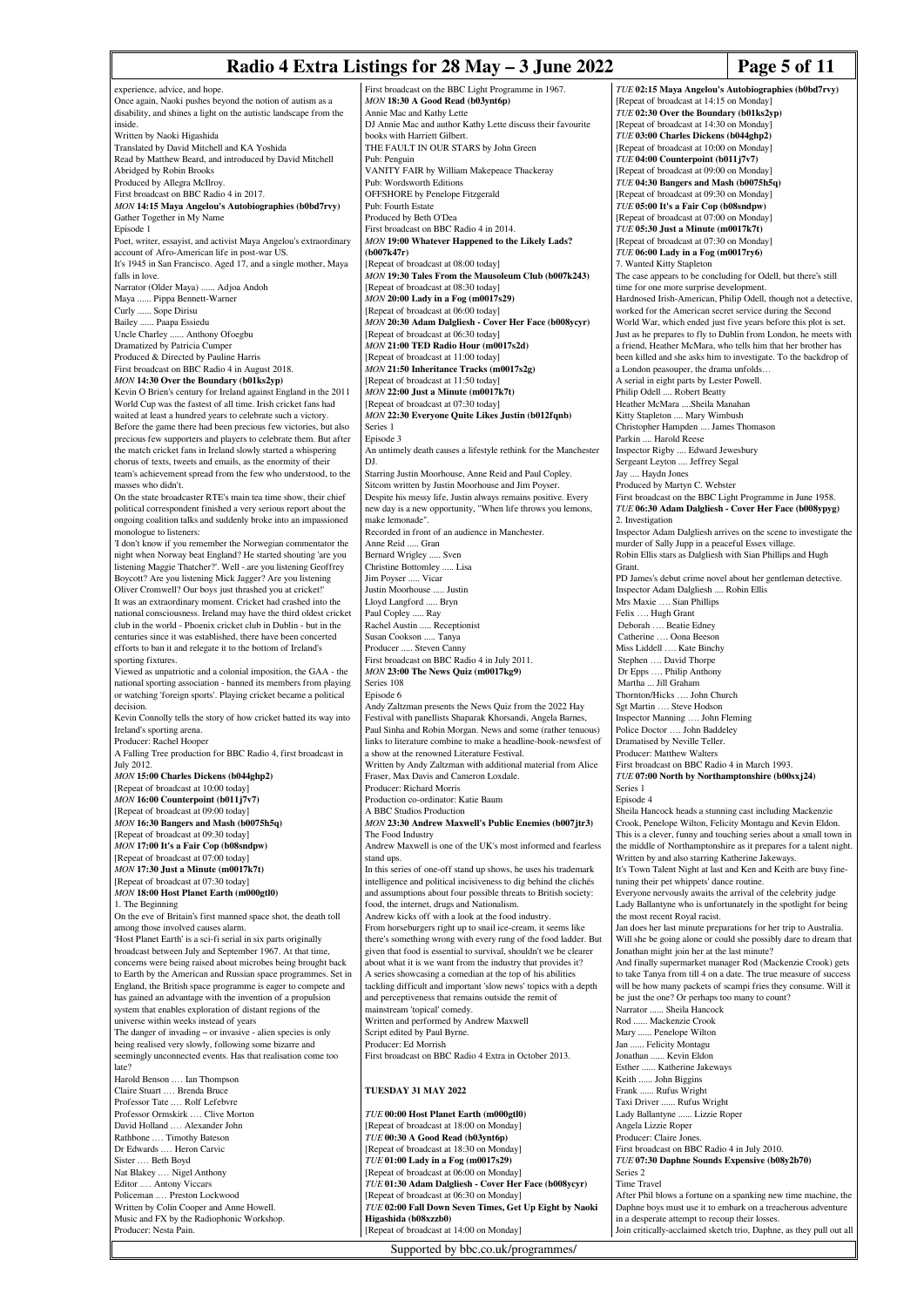### **Radio 4 Extra Listings for 28 May – 3 June 2022 Page 6 of 11**

the stops in a dazzling array of peculiar characters, whacky scenarios, dodgy remarks, curious observations, minor altercations and major peacemaking - served on a bed of catchy little numbers with a live nine-piece band. Written by and starring: Jason Forbes, Phil Wang & George **Fouracres** with Lewis Mcleod, Elizabeth Tan and Sir Willard White Original music composed by Jeff Carpenter Orchestrator: Simon Nathan The live band were the London Musical Theatre Orchestra: Musical Director - Freddie Tapner Violin - Debs White Cello - Nick Squires Trumpet - Michael Maddocks Trombone - Elliot Pooley Tenor Sax - Joe Atkin Reeves Drum Kit - Ben Hartley Percussion - Ben Burton Piano - Jon Ranger Bass - Jack Cherry The Production Coordinator was Hayley Sterling It was produced by Matt Stronge and was a BBC Studios production. *TUE* **08:00 The Goon Show (b007jslg)** Series 5 The White Box of Great Bardfield Can Neddie Seagoon get rich quick by exporting Brtain's surfeit of snow? Groundbreaking, surreal BBC radio comedy written by Spike Milligan. Starring: Peter Sellers Harry Secombe Spike Milligan First billed as Crazy People, ten series of The Goon Show were recorded between 1951 and 1960, but sadly many of the earliest shows weren't kept in the archive. With the Ray Ellington Quartet and Max Geldray. Orchestra conducted by Wally Stott. Announcer: Wallace Greenslade Producer: Peter Eton First broadcast on the BBC Home Service in March 1955. *TUE* **08:30 King Street Junior (b007jmlv)** Series 6 A Good Read The staff heatedly debate what constitutes 'a good read', with Mr Beeston as a reluctant mediator. Created and written by Jim Eldridge. CAST: Mr Sims Karl Howman Mr Beeston …. James Grout Mr Holliday …. Tom Watson Mrs Stone …. Margaret John Mr Long .... Paul Copley Mrs Patterson …. Deirdre Costello Mrs Rudd …. Vivienne Martin Miss Lewis .... Marlene Sidaway Jeremy Foster …. Denis Lill Chairman of the Library Committee …. Norman Jones Iqubal …. Dean Magri Ajaz …. Sebastian Brennan Piano played by Max Harris. The sixth of ten series of 'King Street Junior'. The comedy drama ran between 1985 and 1998. 'King Street Junior' Revisited ran from 2002 to 2005. Producer: John Fawcett Wilson First broadcast on BBC Radio 4 in June 1991. *TUE* **09:00 The News Quiz (m0017kg9)** [Repeat of broadcast at 23:00 on Monday] *TUE* **09:30 Chambers (b007jp3w)** Series 2 The Masons Turmoil abounds when barrister John Fuller-Carp decides becoming a Mason will improve his chances of winning cases. Meanwhile, Ruth needs Hilary's support... Clive Coleman's sitcom set in perhaps the country's least spectacular law chambers. John Fuller Carp ...... John Bird Hilary Tripping ...... James Fleet Ruth Quirke ...... Sarah Lancashire Vince ...... Jonathan Kydd With Sanjeev Bhaskar, Julie Teal and John Rowe. Producer: Paul Schlesinger First broadcast on BBC Radio 4 in May 1998. *TUE* **10:00 Charles Dickens (b04578k9)** Barnaby Rudge The Maypole Falls Dramatised by Mike Walker from Charles Dickens's novel set against the background of the anti-catholic riots of the 1780s. Five years have passed, and Lord Gordon calls at the Maypole Inn before making his way to Westminster at the head of a riotous mob. Barnaby is recruited to the ranks of the Protestant Association, and Geoffrey Haredale, known to be a prominent catholic, finds his life in danger. Charles Dickens ...... Iain Glen Barnaby Rudge ...... Daniel Laurie Grip/ Miggs ...... Joanna Horton<br>Mary Rudge ...... Heather Crane ... Heather Craney Simon Tappertit ...... Bryan Dick

Gabriel Varden ...... Ron Cook Dolly Varden ...... Amaka Okafor Geoffrey Haredale/Solomon Daisy ...... David Cann Emma Haredale ...... Jaimi Barbakoff John Chester ...... John MacKay Gashford ...... Tony Bell Lord Gordon ...... Clive Hayward John Willet ...... David Schofield Hugh ...... Ashley Kumar Directed by Jeremy Mortimer First broadcast on BBC Radio 4 in June 2014. *TUE* **11:00 Archive on 4 (b00sn68x)** Monsieur Non Julian Jackson explores the contradictory and complex nature of the man who was happy to say 'yes' to making London his wartime HQ and rallying point, but 'Non' when 20 years later Britain was petitioning to join the Common Market. In fact it's not too far-fetched to suggest that De Gaulle's apparent perversity was at least partly responsible for Britain's long-standing ambivalent feelings towards Europe and the EU over the last 50 years. Speaking from a BBC studio on 18th June 1940, General Charles de Gaulle issued an extraordinary rallying cry to his countrymen who had just capitulated to Hitler and declared an armistice with the German Fuhrer. Attacking the actions of Marshal Petain, "whatever happens," he intoned, "the flame of French resistance must not and shall not die." From London in a steady stream of eloquent and heartfelt broadcasts across the remaining years of the war, de Gaulle kept the spirit of defiance in the face of the Nazi occupier burning strongly. London was henceforth the headquarters of the Free French forces and the power base for de Gaulle. But the general had an uncanny knack of rubbing his hosts up the wrong way, and Churchill and he were often at loggerheads. But his time in London was the making of the statesman, one of Europe's greatest twentieth century figures. Julian Jackson, a specialist in modern French history and author of one of the best books on the French soldier-politician, traces the roots of the conundrum that was General Charles de Gaulle who died in 1970. Producer: Simon Elmes First broadcast on BBC Radio 4 in June 2010. *TUE* **12:00 The Goon Show (b007jslg)** [Repeat of broadcast at 08:00 today] *TUE* **12:30 King Street Junior (b007jmlv)** [Repeat of broadcast at 08:30 today] *TUE* **13:00 Lady in a Fog (m0017ry6)** [Repeat of broadcast at 06:00 today] *TUE* **13:30 Adam Dalgliesh - Cover Her Face (b008ypyg)** [Repeat of broadcast at 06:30 today] *TUE* **14:00 Fall Down Seven Times, Get Up Eight by Naoki Higashida (b08yf4b1)** Episode 2 With remarkable insight and openness, Naoki Higashida describes the delight of being able to communicate with others, a rare joy for him, since his autism makes it difficult for him to speak easily, or access the words he would like to say. Naoki describes spoken language as a blue sea, on which he sits alone, stuck in a tiny boat while others swim and play - and the wonder with which he experiences being able to communicate in writing, as a magic spell which allows him to dive deep beneath the waves of language, and then break the surface, and surprise everyone. Most of this book was written around the age of eighteen, painstakingly, Japanese syllable by syllable, using a low-tech Alphabet Grid. And, from the Alphabet Grid of the insider, he reveals the pain of being non-verbal, and the depth of love and gratitude he feels for his family. Most compellingly, he reveals autism as simply a different way of being, and of seeing. Written by Naoki Higashida Translated by David Mitchell and KA Yoshida Read by Matthew Beard and introduced by David Mitchell Abridged by Robin Brooks Produced by Allegra McIlroy. First broadcast on BBC Radio 4 in 2017. *TUE* **14:15 Maya Angelou's Autobiographies (b0bd8ffq)** Gather Together in My Name Episode 2 Poet, writer, essayist, and activist Maya Angelou's extraordinary account of Afro-American life in post-war US. Maya is 18 and a single mother. To thwart a seduction Maya has a business proposition and slides into the world of prostitution. Narrator (Older Maya) ...... Adjoa Andoh Maya ...... Pippa Bennett-Warner Mother Cleo ...... Ellen Thomas Johnnie Mae ...... Cecilia Noble Beatrice ...... Ayesha Antoine Dramatized by Patricia Cumper Produced & Directed by Pauline Harris First broadcast on BBC Radio 4 in August 2018. *TUE* **14:30 The Letters of Ada Lovelace (b069jjmg)** The Poetry of Mathematics Dramatisation of the correspondence of Ada Lovelace, dramatised by an all-star cast, revealing the intense inner world of a young Victorian Lady who anticipated our digital age. Ada Lovelace was the abandoned daughter of the romantic poet Lord Byron. Concerned that Ada might inherit her father's feckless and 'dangerous' poetic tendencies, her single mother

mathematics, and regularly prescribed 'more maths' to improve her mental health. When she came out in London society, Ada met the man w would change her life, but not in the way most debutantes would have imagined. The distinguished mathematician, Charles Babbage became her life-long friend and mentor: Ada was fascinated by his steam-powered calculating machines. Supported by her husband William, she defied society's expectations, studying mathematics with extraordinary pas and determination when she was married with three small children; and later suggesting boldly to Babbage that he might like to work with her on his innovative thinking mach Ada Lovelace ...... Sally Hawkins Lady Byron ...... Olivia Williams Charles Babbage ...... Anthony Head William ...... George Watkins With Georgina Ferry Produced by Anna Buckley First broadcast on BBC Radio 4 in September 2015. *TUE* **15:00 Charles Dickens (b04578k9)** [Repeat of broadcast at 10:00 today] *TUE* **16:00 The Museum of Curiosity (b09r47j3)** Series 12 Episode 6 Professor of Ignorance John Lloyd and his curator Sally Phillips welcome: \* Britain's Got Talent runner-up (at the age of 14!) Jack Carroll \* Hostage negotiator Suzanne Williams \* Traveller with big ideas about mastering little things, Robert Twigger The Museum's Guest Committee contemplate how s changed history by choosing her bus seat carefully in 1955, what life might be like if we paid each other more attention and why all of life might actually be a simulation in a future game of Football Manager. Researched by QI & Mike Turner. Producers: Richard Turner and Anne Miller. A BBC Studios production for BBC Radio 4, first broadcast in February 2018. *TUE* **16:30 Chambers (b007jp3w)** [Repeat of broadcast at 09:30 today] *TUE* **17:00 North by Northamptonshire (b00sxj24)** [Repeat of broadcast at 07:00 today] *TUE* **17:30 Daphne Sounds Expensive (b08y2b70)** [Repeat of broadcast at 07:30 today] *TUE* **18:00 Host Planet Earth (m000gtxc)** 2. The Empty Minds Britain's first manned space mission under way. There is still confusion as to whether the team is in danger. 'Host Planet Earth' is a sci-fi serial in six parts originally broadcast between July and September 1967. At that time, concerns were being raised about microbes being brought back to Earth by the American and Russian space programmes. Set in England, the British space programme is eager to compete and has gained an advantage with the invention of a propulsion system that enables exploration of distant regions of the universe within weeks instead of years The danger of invading – or invasive - alien species is only being realised very slowly, following some bizarre and seemingly unconnected events. Has that realisation come too late? CAST: David Holland …. Alexander John Claire Stuart …. Brenda Bruce Mrs. Tate …. Marjorie Westbury Professor Ormskirk …. Clive Morton Doctor Edwards …. Heron Carvic Doctor Harries …. Carleton Hobbs Doctor Kellaway …. Douglas Hankin Guard …. Preston Lockwood Receptionist …. Rosalind Shanks Harold Benson …. Ian Thompson Written by Colin Cooper and Anne Howell. Music and FX by the Radiophonic Workshop. Producer: Nesta Pain. First broadcast on the BBC Light Programme in 1967. *TUE* **18:30 Soul Music (b078y1q4)** Series 22 Feed the Birds 'Feed The Birds' was written by composers Richard and Robert Sherman for the 1964 film Mary Poppins. Richard recalls how the song was a Walt Disney favourite and long after the film was over, Walt would call him down into his office in the late afternoon, gaze out of the window and say 'Play it.' Karen Dotrice, who played Jane Banks in the original film, describes the experience of hearing the song sung by Julie Andrews Lawyer Eli McCann describes how re-watching Mary Poppins a few years ago, one snowy afternoon in Salt Lake City, was a turning point in his life, and teacher Marie Barteld remembers her love of 'Feed The Birds' as a child, and how she took the words of the song literally - much to her mother's consternation. Series about pieces of music with a powerful emotional impact. Producer: Sarah Conkey First broadcast on BBC Radio 4 in May 2016. *TUE* **19:00 The Goon Show (b007jslg)** [Repeat of broadcast at 08:00 today]

*TUE* **19:30 King Street Junior (b007jmlv)**

Supported by bbc.co.uk/programmes/

Lady Byron made sure she was tutored thoroughly in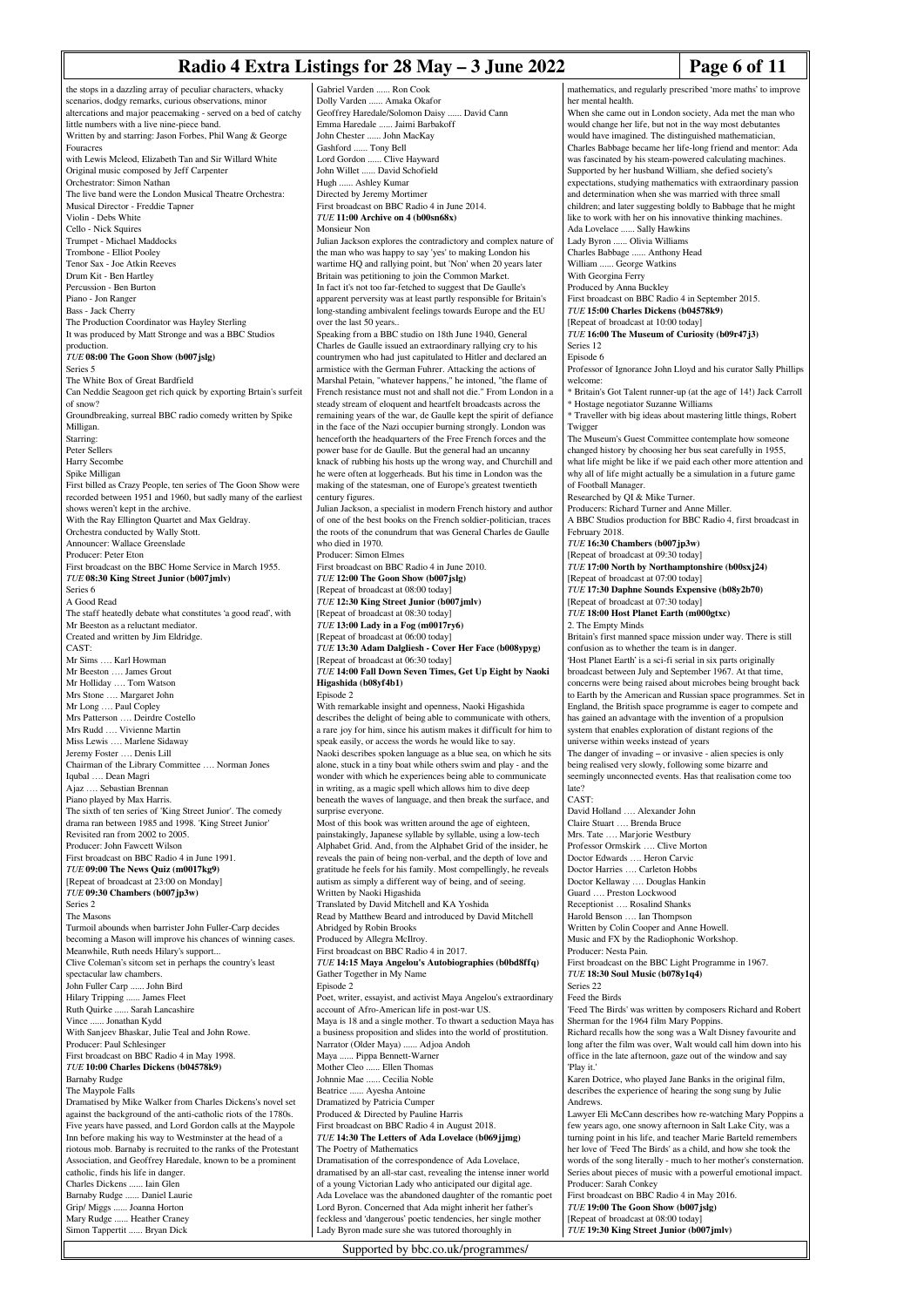# **Radio 4 Extra Listings for 28 May – 3 June 2022** Page 7 of 11

First broadcast on the BBC Light Programme in May 1958. *WED* **08:30 If You're So Clever, Why Aren't You Rich?**

Producer: Tom Ronald

**(b00sxkvg)** Series 3

[Repeat of broadcast at 08:30 today] *TUE* **20:00 Lady in a Fog (m0017ry6)** [Repeat of broadcast at 06:00 today] *TUE* **20:30 Adam Dalgliesh - Cover Her Face (b008ypyg)** [Repeat of broadcast at 06:30 today] *TUE* **21:00 Archive on 4 (b00sn68x)** [Repeat of broadcast at 11:00 today] *TUE* **22:00 Daphne Sounds Expensive (b08y2b70)** [Repeat of broadcast at 07:30 today] *TUE* **22:30 Mark Steel's in Town (b01p424k)** Series 4 Tobermory Comedian Mark Steel returns with a series, looking under the surface of some of the UK's more distinctive towns to shed some light on the people, history, rivalries, slang, traditions, eccentricities that makes them unique. Creating a bespoke stand-up set for each town, Mark performs the show in front of a local audience. As well as examining the less visited areas of Britain, Mark uncovers stories and experiences that resonate with us all as we recognise the quirkiness of the British way of life and the rich tapestry of remarkable events and people who have shaped where we live. During this 4th series of 'Mark Steel's In Town', Mark will visit Tobermory, Whitehaven, Handsworth, Ottery St Mary, Corby, and Chipping Norton. This week, Mark visits Tobermory on the Isle of Mull, to discuss kid's TV-rage, underwear odysseys, and supercilious sea eagles. Additional material by Pete Sinclair. Produced by Sam Bryan First broadcast on BBC Radio 4 in 2012. *TUE* **22:55 The Comedy Club Interviews (m0018301)** Bilal Zafar 2/3 From **10pm** until midnight, seven days a week, The Comedy Club has two hours of comedy. And tonight, Angela Barnes chats to Bilal Zafar. *TUE* **23:00 What Does the K Stand For? (b04xrl8k)** Series 2 Balham's Got Talent Who's got talent? Stephen K Amos's sitcom about growing up black, gay and funny in 1980s south London. Written by Jonathan Harvey with Stephen K Amos. Stephen K Amos ... Stephen K Amos Young Stephen … Shaquille Ali-Yebuah Stephanie Amos … Fatou Sohna Virginia Amos … Ellen Thomas Vincent Amos … Don Gilet Miss Bliss Michelle Butterly Jayson Jackson … Frankie Wilson Mary ... Nadia Kamil Producer: Colin Anderson First broadcast on BBC Radio 4 in January 2015. *TUE* **23:30 I've Never Seen Star Wars (b00r66c1)** Series 3 Sanjeev Bhaskar Marcus Brigstocke invites his guest Sanjeev Baskar to try five things he really ought to have done by now, including reading PG Wodehouse. Whether the experiences are banal or profound, the show is about embracing the new and getting out of our comfort zones. The title comes from the fact that the show's producer and creator Bill Dare had never seen the film Star Wars. Producer: Bill Dare First broadcast on BBC Radio 4 in March 2010. **WEDNESDAY 01 JUNE 2022** *WED* **00:00 Host Planet Earth (m000gtxc)** [Repeat of broadcast at 18:00 on Tuesday] *WED* **00:30 Soul Music (b078y1q4)** [Repeat of broadcast at 18:30 on Tuesday] *WED* **01:00 Lady in a Fog (m0017ry6)** [Repeat of broadcast at 06:00 on Tuesday] *WED* **01:30 Adam Dalgliesh - Cover Her Face (b008ypyg)** [Repeat of broadcast at 06:30 on Tuesday] *WED* **02:00 Fall Down Seven Times, Get Up Eight by Naoki Higashida (b08yf4b1)** [Repeat of broadcast at 14:00 on Tuesday] *WED* **02:15 Maya Angelou's Autobiographies (b0bd8ffq)** [Repeat of broadcast at 14:15 on Tuesday] *WED* **02:30 The Letters of Ada Lovelace (b069jjmg)** [Repeat of broadcast at 14:30 on Tuesday] *WED* **03:00 Charles Dickens (b04578k9)** [Repeat of broadcast at 10:00 on Tuesday] *WED* **04:00 The Museum of Curiosity (b09r47j3)** [Repeat of broadcast at 16:00 on Tuesday] *WED* **04:30 Chambers (b007jp3w)** [Repeat of broadcast at 09:30 on Tuesday] *WED* **05:00 North by Northamptonshire (b00sxj24)** [Repeat of broadcast at 07:00 on Tuesday] *WED* **05:30 Daphne Sounds Expensive (b08y2b70)** [Repeat of broadcast at 07:30 on Tuesday] *WED* **06:00 Lady in a Fog (m0017rzs)** 8. Show Down In the concluding episode, Odell gathers together the evidence and confronts the killer.

Hardnosed Irish-American, Philip Odell, though not a detective, worked for the American secret service during the Second World War, which ended just five years before this plot is set Just as he prepared to fly to Dublin from London, he met with a friend, Heather McMara, who tolde him that her brother has been killed and she asked him to investigate. To the backdrop of a London peasouper, the drama unfolded. Lester Powell's eight-part serial concludes. Philip Odell .... Robert Beatty Heather McMara ....Sheila Manahan Kitty Stapleton .... Mary Wimbush Christopher Hampden .... James Tho Parkin .... Harold Reese Inspector Rigby .... Edward Jewesbury Sergeant Leyton .... Jeffrey Segal Jay .... Haydn Jones Dr Alexander Frey … .Trevor Martin The Barman ....Ronald Baddiley Rosie .... Hilda Schroder Produced by Martyn C Webster First broadcast on the BBC Light Programme in June 1958. *WED* **06:30 Adam Dalgliesh - Cover Her Face (b008yszy)** 3. Fresh Leads As Inspector Dalgliesh continues his investigation, the evidence points to one of the family. But which one? Robin Ellis stars as Dalgliesh with Sian Phillips and Hugh Grant. PD James's debut crime novel about her gentleman detective. Inspector Adam Dalgliesh …. Robin Ellis Mrs Maxie …. Sian Phillips Felix Hearne …. Hugh Grant Deborah Riscoe …. Beatie Edney Stephen Maxie …. David Thorpe Catherine Bowers …. Oona Beeson Derek Pullen …. David Holt Mrs Proctor …. Jillie Meers Johnny Wilcox/Lilly Burwood …. Susan Sheridan Sgt Martin …. Steve Hodson Mr Wilson …. John Fleming Sir Reynold Price …. Jonathan Adams Miss Malpass …. Linda Polan The Rev Hinks …. John Church James Ritchie …. James Telfer Dramatised by Neville Teller. Producer: Matthew Walters First broadcast on BBC Radio 4 in March 1993. *WED* **07:00 Mrs Sidhu Investigates (b099ypq3)** Murder With Masala She Sleeps with the Carp Meera Syal stars as Slough's Miss Marple, as she finally solves the Lapsley Hall mystery. With Justin Edwards and Vincent Ebrabim. The discovery of Briony's body proves Mrs Sidhu's point, but the not the way she intended. As her obsession deepens, Tez attempts an intervention. Meanwhile Lady Lucas plunges forward with wedding plans. Mrs Sidhu's determination to solve the case leads her to the mortuary, with unsettling results for Inspector Burton's breakfast. With the wedding closing in, Mrs Sidhu juggles her problems with Mr Varma and solving the murder before the .<br>killer strikes again. Mrs Sidhu ...... Meera Syal Josh ...... Justin Edwards Inspector Burton ...... Justin Edwards Jemma ...... Amy Morgan Briony ...... Amy Morgan Mr Varma ...... Vincent Ebrahim Lord Lucas ...... Vincent Ebrahim Mrs Broghan ...... Rachel Atkins Lady Lucas ...... Rachel Atkins Tez ...... Hamza Jeetooa Sergeant ...... Hamza Jeetooa Written by Suk Pannu Directed by Marilyn Imrie Produced by Gordon Kennedy An Absolutely production for BBC Radio 4, first broadcast in October 2017. *WED* **07:30 Heresy (m0017kd4)** Series 12 Episode 1 Victoria Coren Mitchell presents a new series of the show which dares to commit heresy. Joining Victoria Coren Mitchell to commit heresy about feelings and trigger warnings are comedians Desiree Burch and David Baddiel and artist Grayson Perry. Written, presented, and produced by Victoria Coren Mitchell with additional material from Dan Gaster and Charlie Skelton Series created by David Baddiel An Avalon production for BBC Radio 4 *WED* **08:00 Hancock's Half Hour (b007jp18)** Series 5 Hancock's War The Lad impresses the vicar with tales of his heroic exploits in Military Intelligence. Starring Tony Hancock. With Sidney James, Bill Kerr, Hattie Jacques and Kenneth Williams. Written by Ray Galton and Alan Simpson. Theme and incidental music written by Wally Stott.

Supported by bbc.co.uk/programmes/

Rain David is terrified that the landlord will find out he doesn't live in the flat alone. Stars Tony Slattery. Comedy drama series about three promising graduates still underachieving in their 30s. Written by Paul Shearer and Richard Turner. Giles ...... Tony Slattery David ...... Paul Bigley Judith ...... Amanda Root Other parts played by Paul Shearer, Richard Turner, Janet Ellis, Sue Elliott-Nicholls, and Debra Stephenson Producer: Paul Schlesinger First broadcast on BBC Radio 4 in June 1998. *WED* **09:00 Booked (b0075lq5)** Series 2 Episode 3 Mrs Danvers sneaks into the plot of Noel Coward's Private Lives. The Pilgrim's Progress is re-worked to include a brush with Michael Palin and assorted other media moguls. Literary havoc from Dillie Keane, Miles Kington, Roger McGough and Mark Thomas Irreverent literary game chaired by Ian McMillan. Producer: Marc Jobst First broadcast on BBC Radio 4 in March 1997. *WED* **09:30 1834 (b0121lh5)** Victorian Principles The young Queen Victoria is coming to Woolsley House for a visit. But when 21st century Jason invents the electric guitar, he unwittingly changes the course of history..... In Jim Poyser's riotous comedy, Jason has been transported back to the 18th century as Tarquin, third son of Lord Belport with faithful valet, Ned. Jason Slater ...... Michael Begley Ned ...... Joe Caffrey Hoskins ...... Kenneth Alan Taylor Lord Belport ...... Mark Chatterton Henry ...... James Nickerson Queen Victoria ...... Caroline Harding Directed at BBC Manchester by Polly Thomas. First broadcast on BBC Radio 4 in July 2003. *WED* **10:00 Charles Dickens (b045xz2w)** Barnaby Rudge A City in Flames Dramatised by Mike Walker from Charles Dickens's novel set against the background of the anti-catholic riots of the 1780s. Gordon has lost control of the mob, which is now intent on freeing all the prisoners at Newgate. Simon Tappertit, who has taken Dolly Varden and Emma Haredale under his 'protection' tries to persuade Gabriel Varden to unlock the prison gates. Charles Dickens ...... Iain Glen Barnaby Rudge ...... Daniel Laurie Grip/Miggs ...... Joanna Horton Mary Rudge ...... Heather Craney Simon Tappertit ...... Bryan Dick Gabriel Varden ...... Ron Cook Dolly Varden ...... Amaka Okafor Geoffrey Haredale ...... David Cann Emma Haredale ...... Jaimi Barbakoff John Chester ...... John MacKay William Rudge/Gashford ...... Tony Bell John Willet ...... David Schofield Joe Willet ...... Matthew Watson Hugh ...... Ashley Kumar Directed by Jeremy Mortimer. First broadcast on BBC Radio 4 in June 2014. *WED* **11:00 The Real Comedy Controllers: The Things That Made Us Laugh (m0017rzw)** Comedy in the 21st Century 2. The Museum of Curiosity Instead of guest Comedy Controllers, choosing their comedy favourites, it is now the turn of Paul Jackson, Beryl Vertue, John Lloyd and Jimmy Mulville who have between them well over a 150 years of gut-busting, side-aching woofers, gags - and the occasional horrific mistimed silence. In front of an audience in the iconic Radio Theatre in Broadcasting House - the home of British Radio comedy - they reveal why they do it and what makes them laugh. This time, they discuss comedy in the 21st century and to remember the golden years of BBC Entertainment. Featuring: The Museum of Curiosity [18/01/2016 R4] With excerpts from: Cabin Pressure 'Gdansk': the betting scene [14/07/2009 R4] Listen Against: [25/11/2008 R4] Radio Active: The Heebeegeebees 'Meaningless Songs' [08/09/1981 R4] W1A: the 'Family Face-Off' pitch [23/04/2015 BBC1] I'm Sorry, I Haven't a Clue: The Uxbridge Dictionary [13/04/2002 R4] Series Producers: Paul Kobrak and Dixi Stewart. Made for BBC Radio 4 Extra and first broadcast in April 2017. *WED* **12:00 Hancock's Half Hour (b007jp18)** [Repeat of broadcast at 08:00 today]

*WED* **12:30 If You're So Clever, Why Aren't You Rich? (b00sxkvg)**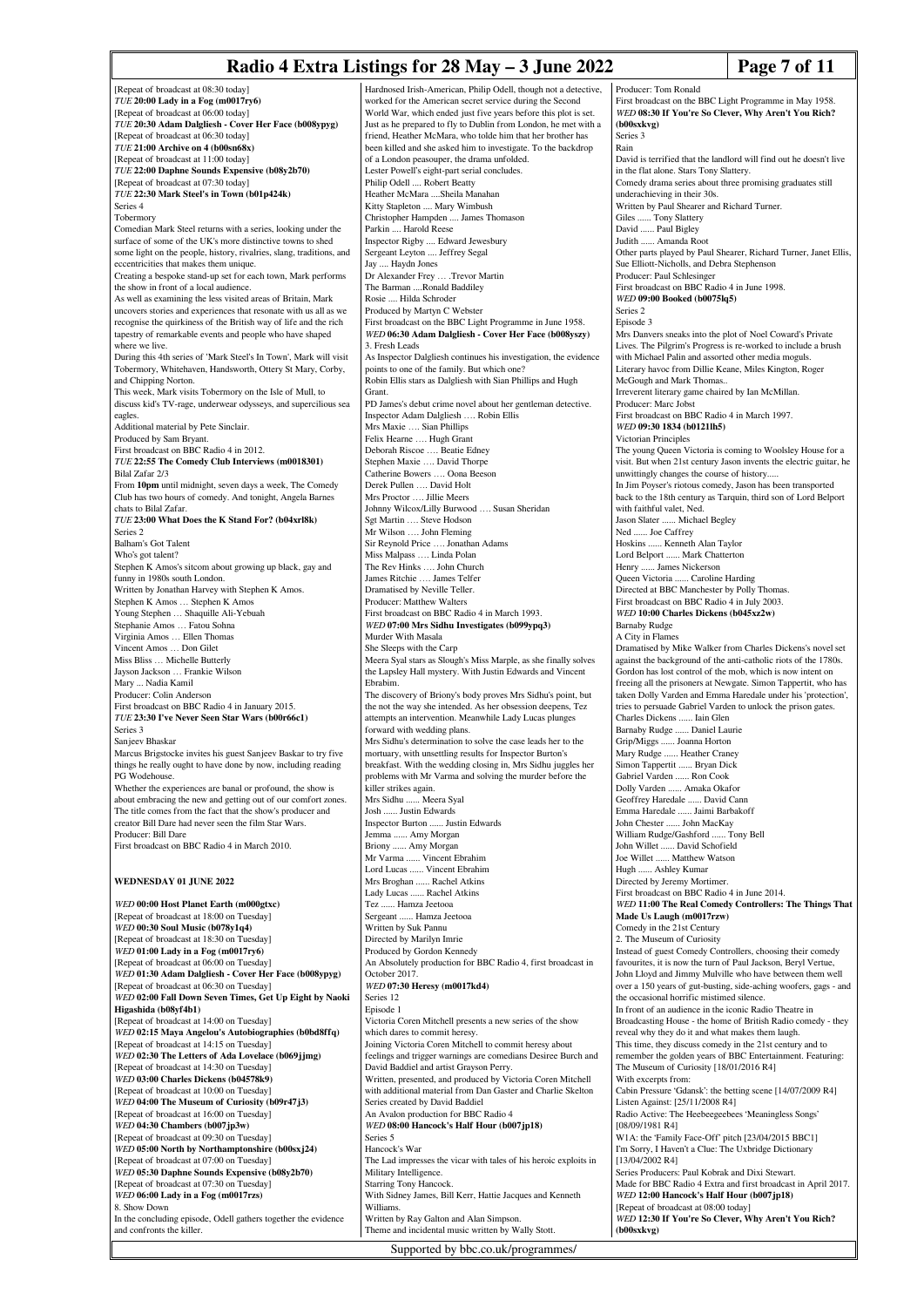# **Radio 4 Extra Listings for 28 May – 3 June 2022 Page 8 of 11**

[Repeat of broadcast at 08:30 today] *WED* **13:00 Lady in a Fog (m0017rzs)** [Repeat of broadcast at 06:00 today] *WED* **13:30 Adam Dalgliesh - Cover Her Face (b008yszy)** [Repeat of broadcast at 06:30 today] *WED* **14:00 Fall Down Seven Times, Get Up Eight by Naoki Higashida (b08yf4g7)** Episode 3 Naoki Higashida was thirteen before he understood the fact of his disability. His first book, written at that time, revealed a young boy with an astonishing internal life, full of wonder at the world, as well as sadness at the challenges of his condition. Now, in FALL DOWN SEVEN TIMES, GET UP EIGHT, he looks back on his childhood with the eyes of a thoughtful young man. He describes how he couldn't, as a child, visualise a future for himself. Time's passage felt unending, like a swing he couldn't get off, while the scenery remained unchanging. Now, he has begun not only to inhabit, but also to imagine greater possibilities for his future in the neurotypical world. Written by Naoki Higashida Translated by David Mitchell and KA Yoshida Read by Matthew Beard, and introduced by David Mitchell Abridged by Robin Brooks Produced by Allegra McIlroy. First broadcast on BBC Radio 4 in 2017. *WED* **14:15 Maya Angelou's Autobiographies (b0bd8hr1)** Gather Together in My Name Episode 3 Poet, writer, essayist, and activist Maya Angelou's extraordinary account of Afro-American life in post-war US. Maya is struggling to find a way forward, and has returned to her Grandmother in Arkansas. Narrator (Older Maya) ...... Adjoa Andoh Maya ...... Pippa Bennett-Warner Momma ...... Cecilia Noble LC ...... Sope Dirisu Recruiter ...... John Lightbody Dramatized by Patricia Cumper Produced and directed by Pauline Harris. First broadcast on BBC Radio 4 in August 2018. *WED* **14:30 The Letters of Ada Lovelace (b06bglnh)** Thinking Machines In the conclusion of this dramatization of The Letters of Ada Lovelace, Georgina Ferry reveals the nature of the relationship between the young heiress, Ada Lovelace and the crusty mathematician, Charles Babbage, inventor of steam-powered calculating machines. Despite, (or perhaps because of), constant battles with her mental and physical health, Ada pursued her interest in Babbage's innovative engines, with zeal. She threw herself into the task of describing his Analytical Engine and writing the Notes of the engine for which she is now famous. In an extraordinary leap of imagination, she suggested that this steam-powered engine could be used for much more than just adding and subtracting - 'for music and art perhaps'. And grasped just how many problems – and not only mathematical ones – might one day be solved by rigorous, logical analysis. All her life Ada struggled to escape her controlling mother, Lady Byron and the legacy of her notorious and absent father, the romantic poet Lord Byron. Babbage gave her the attention and intellectual respect that neither of her parents offered. She defied convention and produced a work of astonishing prescience, predicting how steam-powered calculating machines might one day change the world. She was a flawed and fragile individual: a Victorian tech visionary. Ada Lovelace ...... Sally Hawkins Charles Babbage ...... Anthony Head Lady Byron ...... Olivia Williams With Georgina Ferry Producer: Anna Buckley First broadcast on BBC Radio 4 in September 2015. *WED* **15:00 Charles Dickens (b045xz2w)** [Repeat of broadcast at 10:00 today] *WED* **16:00 Booked (b0075lq5)** [Repeat of broadcast at 09:00 today] *WED* **16:30 1834 (b0121lh5)** [Repeat of broadcast at 09:30 today] *WED* **17:00 Mrs Sidhu Investigates (b099ypq3)** [Repeat of broadcast at 07:00 today] *WED* **17:30 Heresy (m0017kd4)** [Repeat of broadcast at 07:30 today] *WED* **18:00 Host Planet Earth (m000gvkz)** 3. The Pattern Emerges Deaths now occur among space project detractors. In Earth orbit, the Starfarer prepares for deep space. 'Host Planet Earth' is a sci-fi serial in six parts originally broadcast between July and September 1967. At that time, concerns were being raised about microbes being brought back to Earth by the American and Russian space programmes. Set in England, the British space programme is eager to compete and has gained an advantage with the invention of a propulsion system that enables exploration of distant regions of the universe within weeks instead of years The danger of invading – or invasive - alien species is only being realised very slowly, following some bizarre and seemingly unconnected events. Has that realisation come too late? CAST-Nat Blakey …. Nigel Anthony Bill Cape …. Ian Thompson Professor Ormskirk …. Clive Morton Rathbone .... Timothy Bateson Claire Stuart …. Brenda Bruce David Holland …. Alexander John Peter Tuddenham Mrs Heming …. Betty Hardy Rosemary Manning …. Barbara Mitchell Technician …. Preston Lockwood Schoolboys …. Spencer Shires Schoolboys …. David Auker Written by Colin Cooper and Anne Howell. Music and FX by the Radiophonic Workshop. Producer: Nesta Pain. First broadcast on the BBC Light Programme in 1967. *WED* **18:30 How Tickled Am I? (b007lmc0)** Series 2 Robb Wilton Mark Radcliffe profiles Robb Wilton, the variety star best JP. Series exploring some of the North's best-loved and most influential comedians. Producer: Libby Cross First broadcast on BBC Radio 4 in August 2000. *WED* **19:00 Hancock's Half Hour (b007jp18)** [Repeat of broadcast at 08:00 today] *WED* **19:30 If You're So Clever, Why Aren't You Rich? (b00sxkvg)** [Repeat of broadcast at 08:30 today] *WED* **20:00 Lady in a Fog (m0017rzs)** [Repeat of broadcast at 06:00 today] *WED* **20:30 Adam Dalgliesh - Cover Her Face (b008yszy)** [Repeat of broadcast at 06:30 today] **Made Us Laugh (m0017rzw)** [Repeat of broadcast at 11:00 today] *WED* **22:00 Heresy (m0017kd4)** [Repeat of broadcast at 07:30 today] *WED* **22:30 That Mitchell and Webb Sound (b03phz0k)** Series 5 Episode 5 Bonus material from David Mitchell and Robert Webb's 5th series... Offbeat sketches from the lopsided world of David Mitchell and Robert Webb. With Olivia Colman and James Bachman. Producer: Gareth Edwards First broadcast on BBC Radio 4 in December 2013. *WED* **22:55 The Comedy Club Interviews (m00182zv)** Bilal Zafar 3/3 From **10pm** until midnight, seven days a week, The Comedy Club has two hours of comedy. And tonight, Angela Barnes chats to Bilal Zafar. *WED* **23:00 All the World's a Globe (b007k4cp)** 3. The Fall of Troy. The Rise of Greece The Fall of Troy and the Rise of Greece The history of mankind from the first amoeba to the Second World War. Presented by the entire cast of the National Theatre of Brent -Desmond Olivier Dingle and Wallace, aided by Mr Barker. With guest star Juliet Stevenson. Witten by Patrick Barlow, with additional material by Jim Broadbent and Martin Duncan. With thanks to Patrick Barlow Jim Broadbent Martin Duncan Producer: Lissa Evans First broadcast on BBC Radio 4 in May 1990. *WED* **23:15 The Goldfish Bowl (m0017rzy)** Series 2 Episode 3 back with more underwater wit and fishy frivolity. trouble. McColl. Anton .... Sean Foley Liam ....Hamish McColl Susan ....Tracy Ann Oberman Struan ....Shaun Prendergast Director: Sally Avens First broadcast on BBC Radio 4 in 2000. *WED* **23:30 King Cutler (b008x3qy)** King Cutler IV Phyllis King and Ivor Cutler continue to have words. Plus poems, songs and stories With Dylan Edwards , David Lloyd, Ted Harrison and Craig Murray-Orr. Producer: Neil Cargill First broadcast on BBC Radio 3 in February 1990. **THURSDAY 02 JUNE 2022** *THU* **00:00 Host Planet Earth (m000gvkz)** [Repeat of broadcast at 18:00 on Wednesday]

remembered as Nether Backwash magistrate, Mr Muddlecombe *WED* **21:00 The Real Comedy Controllers: The Things That** Anton and Liam - the Eric and Ernie of the fish fraternity - are The fish tank's mean streets soon lead Anton and Liam into big Written by Shaun Prendergast, starring Sean Foley and Hamish *THU* **00:30 How Tickled Am I? (b007lmc0)** [Repeat of broadcast at 18:30 on Wednesday] *THU* **01:00 Lady in a Fog (m0017rzs)** [Repeat of broadcast at 06:00 on Wednesday] *THU* **01:30 Adam Dalgliesh - Cover Her Face (b008yszy)** [Repeat of broadcast at 06:30 on Wednesday] *THU* **02:00 Fall Down Seven Times, Get Up Eight by Naoki Higashida (b08yf4g7)** [Repeat of broadcast at 14:00 on Wednesday] *THU* **02:15 Maya Angelou's Autobiographies (b0bd8hr1)** [Repeat of broadcast at 14:15 on Wednesday] *THU* **02:30 The Letters of Ada Lovelace (b06bglnh)** [Repeat of broadcast at 14:30 on Wednesday] *THU* **03:00 Charles Dickens (b045xz2w)** [Repeat of broadcast at 10:00 on Wedn *THU* **04:00 Booked (b0075lq5)** [Repeat of broadcast at 09:00 on Wednesday] *THU* **04:30 1834 (b0121lh5)** [Repeat of broadcast at 09:30 on Wednesday] *THU* **05:00 Mrs Sidhu Investigates (b099ypq3)** [Repeat of broadcast at 07:00 on Wednesday] *THU* **05:30 Heresy (m0017kd4)** [Repeat of broadcast at 07:30 on Wednesday] *THU* **06:00 VI Warshawski (b007jzsg)** Publicity Stunts Episode 1 Private Detective V I Warshawski is being set up for a murder she didn't commit - of a woman she hardly knew. Read by Buffy Davis. The victim is a famous crime fiction writer. Her latest book threatens to uncover the shame of a small American town whose dark secrets and those of her tormentor have been buried for decades. Sara Paretsky has created one of the most popular female sleuths in modern crime fiction. Her heroine, V I Warshawski, is a strong female character in a male-dominated world. V I is comfortable packing heat and trailing nasty suspects but she never loses touch with her basic femininity. Paretsky says of her Warshawski: "I was troubled by the way women were portrayed in (detective fiction) they always seemed either evil or powerless. I thought it was time for a tough, smart, likeable female private investigator". Producer: Joanne Reardon Made for BBC Radio 7 and first broadcast in 2003. *THU* **06:30 Adam Dalgliesh - Cover Her Face (b008yv5r)** 4. The Gathering Inspector Adam Dalgliesh summons the entire household to hear his conclusions about the killer of Sally Jupp. Robin Ellis stars as Dalgliesh with Sian Phillips and Hugh Grant. The climax of PD James's debut crime novel about her gentleman detective. Inspector Adam Dalgliesh …. Robin Ellis Mrs Maxie .... Sian Phillips Felix Hearne .... Hugh Gran Deborah Riscoe …. Beatie Edney Stephen Maxie …. David Thorpe Catherine Bowers …. Oona Beeson Mrs Proctor …. Jillie Meers Victor Proctor …. John Baddeley Sgt Martin …. Steve Hodson James Ritchie …. James Telfer Johnny Wilcox …. Susan Sheridan Martha …. Jill Graham Sally Jupp …. Melanie Hudson Dramatised by Neville Teller. Producer: Matthew Walters First broadcast on BBC Radio 4 in April 1993. *THU* **07:00 Bad Salsa (b091w0f4)** Series 3 Day of the Living Dead The sitcom about three women who meet during cancer treatment and start going to salsa class together to maintain their friendship. As they adjust to life after cancer they realise that they've all changed. The series is not about cancer, but about life after cancer, how you cope the changes in your outlook, your desires and your expectations. It's also about how other people cope with the change in you. In this final series there's a funeral and a wedding. But whose funeral and who is marrying who? Jill ...... Natasha Little Terri ...... Camille Coduri Chippy ...... Jessie Cave Ann ...... Kerry Gooderson Colin ...... Martin Trenaman Assistant ...... Philip Fox Joel ...... Joe Johnsey Gordon ...... Andrew Obeney Corinne ...... Kay Stonham Written by Kay Stonham. Produced by Katie Tyrrell. It is a BBC Studio Production for BBC Radio 4, first broadcast in August 2017. *THU* **07:30 Thanks a Lot, Milton Jones! (m0017kb1)** Series 5 The Repair Bear Bunch Inspired by Pauline's favourite teddy bear, Milton opens a

Supported by bbc.co.uk/programmes/

cherished items repair shop, but soon discovers he's bitten off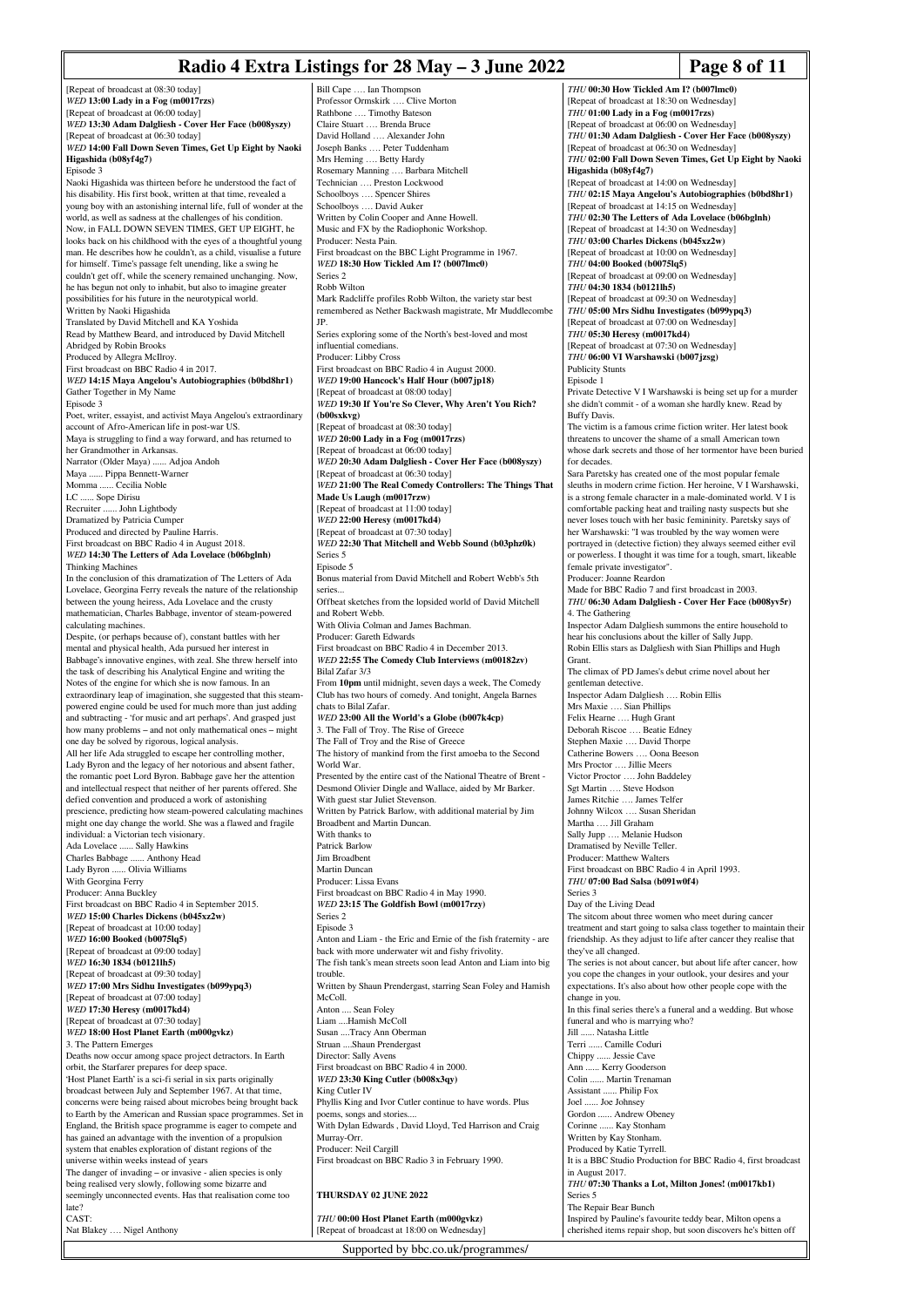### **Radio 4 Extra Listings for 28 May – 3 June 2022 Page 9 of 11**

more than he can mend. Mention Milton Jones to most people and the first thing they think is 'Help!'. Because each week Milton and his trusty assistant Anton (played by Milton regular, Tom Goodman-Hill) set out to help people and soon find they're embroiled in a new adventure. When you're close to the edge, Milton can give you a push... "Milton Jones is one of Britain's best gagsmiths with a flair for creating daft yet perfect one-liners" – The Guardian. "King of the surreal one-liners" - The Times "If you haven't caught up with Jones yet – do so!" – The Daily Mail Written by Milton with James Cary (Bluestone 42, Miranda), and Dan Evans (who co-wrote Milton's Channel 4 show House Of Rooms), the man they call "Britain's funniest Milton" returns to the radio with a fully-working cast and a shipload of new jokes. The cast includes regulars Tom Goodman-Hill ( Spamalot, Mr. Selfridge) as the ever-faithful Anton, Josie Lawrence and Dan Tetsell (Peep Show, Upstart Crow) With music by Guy Jackson. Produced and Directed by David Tyler A Pozzitive production for BBC Radio 4 *THU* **08:00 Frankie Howerd Show (m0017tkt)** Series 3 Episode 1 Frankie embarks on his memoirs, beginning with his army career. Ably assisted by June Whitfield, Bob Todd, Marjorie Rhodes, and Hugh Ross, Francis titters and teeters through his eventful life and illustrious career as he writes his memoirs. Written my David McKellar and David Nobbs. Producer: David Hatch. First broadcast on BBC Radio 2 in October 1974. *THU* **08:30 Visiting Julia (m0017tkw)** Next Time I'll Kiss Her Roger is a writer of children's books. His wife, Julia, is in hospital. Life is not without its complications. Starring Keith Barron and Liz Goulding. Peter Tinniswood 's six-part gentle comedy-drama series. Roger ....Keith Barron Julia .... Liz Goulding Ma-in-'ell .... Shirley Dixon Taxi Driver ... Stephen Thorne Matron .... Mate Binchy Receptionist/ Doctor .... Frances Jeater Producer: John Tydeman First broadcast on BBC Radio 4 in February 1998. *THU* **09:00 The Personality Test (b00mrc84)** Series 2 Adam Hart-Davis Broadcaster, writer and science enthusiast, Adam Hart-Davis quizzes a panel about himself. With Sue Perkins, Lucy Porter, Will Smith and Robin Ince. Series with changing hosts who quiz the panel. Script by Richard Turner and Simon LIttlefield Devised and produced by Aled Evans. First broadcast on BBC Radio 4 in December 2006. *THU* **09:30 Tomorrow, Today! (b0178s5n)** Series 2 Prey of the Bog Monster The show avoids censorship by becoming an outside broadcast. Series two of Christopher William Hill's sitcom set in 1962. A BBC producer struggles to make a radio soap set in the unimaginably futuristic world of 2008. Nigel Lavery ...... Peter Bowles Sylvia Hann ...... Cheryl Campbell Godfrey Winnard ..... John Fortune Sir Angus McNairn ...... Gary Waldhorn Hugo Kellerman ...... Joseph Kloska Douglas Bennings ...... Jon Glover Keith Wood ...... Sam Pamphilon Veronica Walters ...... Johannah Tincey Henderson ...... Ben Crowe. Producer: Liz Webb First broadcast on Radio 4 in February 2008. *THU* **10:00 Sir Arthur Conan Doyle - Rodney Stone (m000gtkn)** 1. Adventure Rodney Stone and his friend Jim, two young lads from the country, find themselves drawn into the racy, colourful but dangerous world of boxing and gambling. They become involved in a series of exciting adventures set in an England where the Prince Regent is all but King and Lord Nelson all but God. Written by Sir Arthur Conan Doyle, and first published in 1896 Dramatised in four parts by Constance Cox. Rodney Stone ... Sean Arnold Jim Harrison .... Stuart Organ Champ Harrison ... Henry Stamper Mrs Harrison .... Charlotte Mitchell Sir Charles Tregellis ... John Rye Miss Hinton ... Jill Balcon Anson Stone ... Peter Woodthor Mrs Stone .... Jean Trend Ambrose ..... Michael Bilton Lord Frederick ..... James Kerry Gypsy Lee .... James Bryce Ellen Hilda Schroder Directed by David Johnston First broadcast on BBC Radio 4 in 1983. *THU* **11:00 Desert Island Discs Revisited (m0017rw4)** [Repeat of broadcast at 10:00 on Sunday] *THU* **11:45 David Attenborough's Life Stories (b00lt16w)** [Repeat of broadcast at 10:45 on Sunday] *THU* **12:00 Frankie Howerd Show (m0017tkt)** [Repeat of broadcast at 08:00 today] *THU* **12:30 Visiting Julia (m0017tkw)** [Repeat of broadcast at 08:30 today] *THU* **13:00 VI Warshawski (b007jzsg)** [Repeat of broadcast at 06:00 today] *THU* **13:30 Adam Dalgliesh - Cover Her Face (b008yv5r)** [Repeat of broadcast at 06:30 today] *THU* **14:00 Fall Down Seven Times, Get Up Eight by Naoki Higashida (b08yf4s7)** Episode 4 Naoki Higashida explores how he experiences the world as a young adult with autism. He describes the challenges he encounters as he attempts to fight the demands of his fixation He wonders at the joy of hearing the laughter of his family, which he experiences as a bubble-like evanescence. Movingly, he explores how being 'non-verbal' can feel like the dark hours before dawn, and how the loneliness of not being able to hold a conversation with others can be at times overwhelming. Most compellingly, and simply, he explains how it's easier to like himself when he feels loved by others. Written by Naoki Higashida Translated by David Mitchell and KA Yoshida Read by Matthew Beard, and introduced by David Mitchell Abridged by Robin Brooks Produced by Allegra McIlroy. First broadcast on BBC Radio 4 in 2017. *THU* **14:15 Maya Angelou's Autobiographies (b0bdb9qc)** Gather Together in My Name Episode 4 Poet, writer, essayist, and activist Maya Angelou's extraordinary account of Afro-American life in post-war US. Maya teams up with Poole for a new career in dancing, only it doesn't go to plan. So when she meets L.D. she mistakenly believes he's the man of her dreams. Narrator (Older Maya) ...... Adjoa Andoh Maya ...... Pippa Bennett-Warner RL Poole ...... Samuel Anderson LD ...... Danny Sapani Clara ...... Ayesha Antoine Dramatized by Patricia Cumper. Produced and Directed by Pauline Harris. First broadcast on BBC Radio 4 in August 2018. *THU* **14:30 Baaba Maal and the Senegalese Kingdom of Music (b01q6xtb)** Each year the Senegalese king of music, Baaba Maal, invites musicians across the region to play at the Blues du Fleuve festival, Festival of the River, which takes place somewhere along the Senegal River on the northern edge of the country. The river is the key - it runs from Guinea through Mali, Mauritania and Senegal - the countries that were once unified in the kingdom of Mali, the most musical region in Africa and Baaba has invited musicians from all these countries to perform at the festival. This year the English cellist Adrian Brendel travels with his instrument to the most remote festival location ever, to immerse himself in the music. He makes his way to the desert town of Demet on the Senegal side of the river and to Bogue on the Mauritanian side, to hear traditional singing of the griots, spine tingling laments from Mauritania's Veyrouz, love songs from Guinea's Binta Laly Sow next to the finest hip hop artists including Duggy Tee. Baaba's own band Daande Lenol draws thousands - young and old. The band's name means the "Voice of the People" and they follow him in droves. Baaba is increasingly deemed a guide for these people collectively the Fulani - and he represents peace and wisdom in a culturally threatened region. He and Adrian share a passion for music and discuss differences in their approach. Baaba describes his alarm at the upheaval in Mali along with sadness that music has been banned as part of the repressive regime. Adrian plays with different musicians, ultimately going on stage with Daande Lenol. Producer: Kate Bland A Just Radio production for BBC Radio 4, first broadcast in January 2013. *THU* **15:00 Sir Arthur Conan Doyle - Rodney Stone (m000gtkn)** [Repeat of broadcast at 10:00 today] *THU* **16:00 The Personality Test (b00mrc84)** [Repeat of broadcast at 09:00 today] *THU* **16:30 Tomorrow, Today! (b0178s5n)** [Repeat of broadcast at 09:30 today] *THU* **17:00 Bad Salsa (b091w0f4)** [Repeat of broadcast at 07:00 today] *THU* **17:30 Thanks a Lot, Milton Jones! (m0017kb1)** [Repeat of broadcast at 07:30 today] *THU* **18:00 Host Planet Earth (m000gvk3)** 4. The Gemini Factor David Holland deduces that twins may be immune to the alien influence. The Starfarer returns to Earth orbit. 'Host Planet Earth' is a sci-fi serial in six parts originally broadcast between July and September 1967. At that time, concerns were being raised about microbes being brought back late? CAST: Producer: Nesta Pain. Series 46 feud and assassinations. Series 1 Episode 3 Train At Platform 4") public's submissions. Series 2 Episode 3 entertainer Jeremy Lion. *THU* **23:30 The Secret World (b01n11x0)** Series 3 Episode 4 Supported by bbc.co.uk/programmes/

to Earth by the American and Russian space programmes. Set in England, the British space programme is eager to compete and has gained an advantage with the invention of a propulsion system that enables exploration of distant regions of the universe within weeks instead of years The danger of invading – or invasive - alien species is only being realised very slowly, following some bizarre and seemingly unconnected events. Has that realisation come too Nat Blakey …. Nigel Anthony Professor Ormskirk …. Clive Morton Rathbone .... Timothy Bateson Police Sergeant …. Antony Viccars Claire Stuart …. Brenda Bruce David Holland …. Alexander John Police Superintendent …. Duncan Carse Doctor Harries …. Carleton Hobbs Chris Johnson …. Tommy Eytle Peter Johnson .... Bari Jonson Technician …. Preston Lockwood Written by Colin Cooper and Anne Howell. Music and FX by the Radiophonic Workshop. First broadcast on the BBC Light Programme in 1967. *THU* **18:30 Great Lives (b0bksd3l)** Christina Lamb on Benazir Bhutto Benazir Bhutto made history when, aged 35, she became the first democratically elected female prime minister of a Muslim majority country. Her family are one of world's most famous political dynasties, but also one blighted by tragedy – murder, Bhutto has been nominated by Christina Lamb, author and chief foreign correspondent with the Sunday Times. Bhutto was her friend and a huge influence on her life. She also expelled Christina Lamb from Pakistan. Christina has a picture of Benazir Bhutto on her desk attending the rally in Pakistan before she was killed by a suicide bomber on the 27th December 2007. Christina was on a bus with her during a previous assassination attempt, and she recounts the horror of that day. Also joining her in the studio is Huma Yusuf, a journalist and columnist with Pakistan's Dawn newspaper and a Global Fellow of the Woodrow Wilson Centre. The presenter is Matthew Parris Producer: Perminder Khatkar First broadcast on BBC Radio 4 in 2018. *THU* **19:00 Frankie Howerd Show (m0017tkt)** [Repeat of broadcast at 08:00 today] *THU* **19:30 Visiting Julia (m0017tkw)** [Repeat of broadcast at 08:30 today] *THU* **20:00 VI Warshawski (b007jzsg)** [Repeat of broadcast at 06:00 today] *THU* **20:30 Adam Dalgliesh - Cover Her Face (b008yv5r)** [Repeat of broadcast at 06:30 today] *THU* **21:00 Desert Island Discs Revisited (m0017rw4)** [Repeat of broadcast at 10:00 on Sunday] *THU* **21:45 David Attenborough's Life Stories (b00lt16w)** [Repeat of broadcast at 10:45 on Sunday] *THU* **22:00 Thanks a Lot, Milton Jones! (m0017kb1)** [Repeat of broadcast at 07:30 today] *THU* **22:30 DMs Are Open (m0017tkz)** DMs Are Open is a weekly comedy sketch show hosted by Athena Kugblenu (BBC 1 "Mock The Week" Radio 4 "Cancel Culture") & Ali Official (BBC Three "Muzlamic" Radio 4 "The It's a brand new show that takes a satirical swipe at the latest news and trending topics. Each week, the Great British public will be sliding into Athena and Ali's DMs with sketches, one liners and voice notes about anything from Martin Lewis taking over the world to Rihanna's new baby. Tune in for the best comedy sketches, performed by some of the biggest social media influencers, showcasing the very best of the British It is an open submissions show which means it is written by you, the listeners! DMs Are Open seeks to develop new comedy writers and performers and is looking for sketches, one-liners, new characters and voicenote submissions Producers: Sadia Azmat and Rajiv Karia Production Coordinator: Sarah Nicholls A BBC Studios Production *THU* **23:00 The Consultants (b0076prd)** The Consultants learn to combat stress with "bent dolphins", practise the dark arts with a lightly tossed salad and make latex representations of a spaniel with the help of children's Starring Neil Edmond, Justin Edwards and James Rawlings. Producer: Will Saunders First broadcast on BBC Radio 4 in December 2003.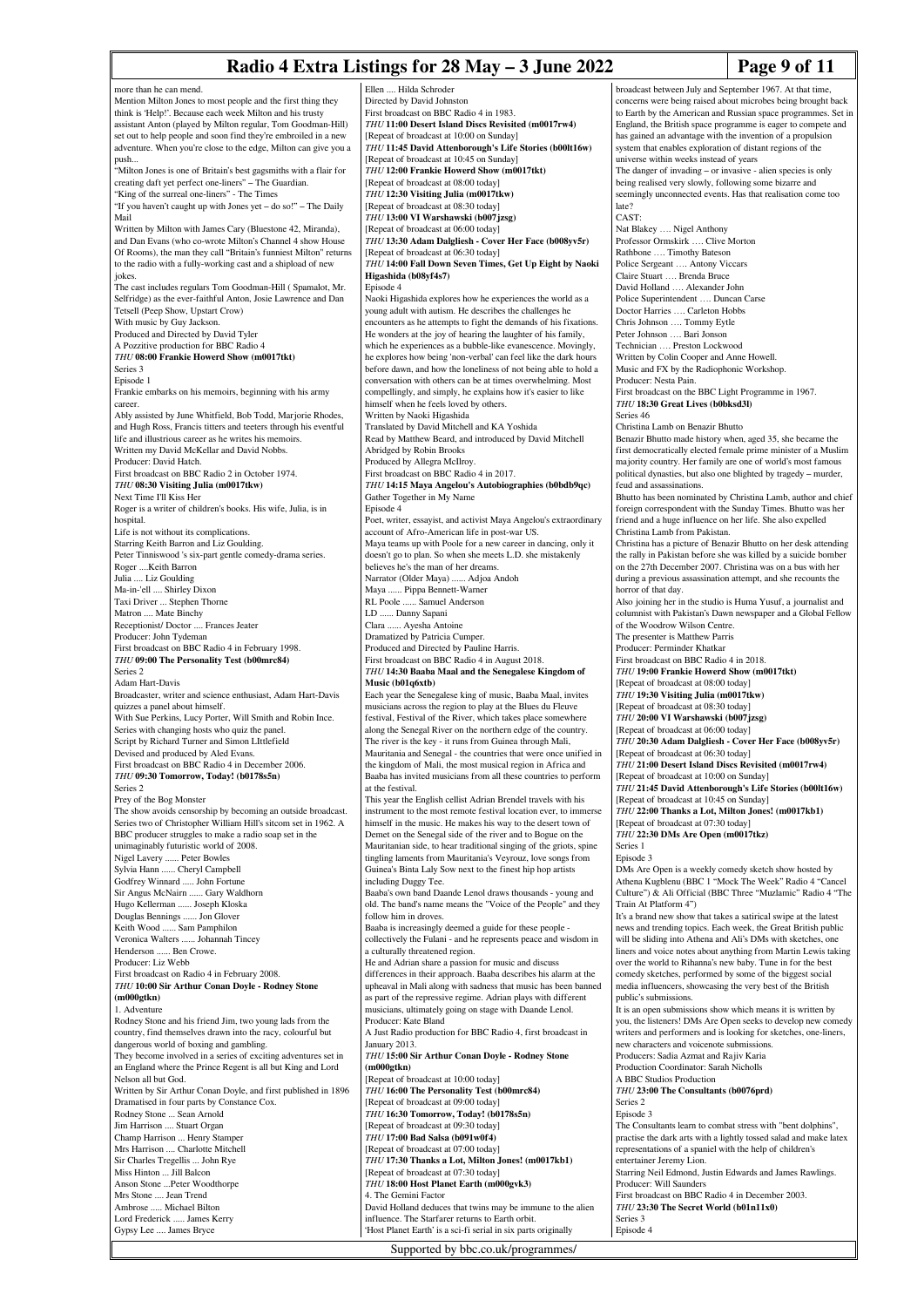### **Radio 4 Extra Listings for 28 May – 3 June 2022 Page 10 of 11**

From Michael Caine to Mark Zuckerberg. The comedy impressions series examining the bizarre and private lives of public people. Starring: Jon Culshaw Margaret Cabourn Smith Julian Dutton Debra Stephenson Lewis Macleod Duncan Wisbey Written by Bill Dare, Julian Dutton and Duncan Wisbey Created and produced by Bill Dare. First broadcast on BBC Radio 4 in September 2012.

#### **FRIDAY 03 JUNE 2022**

*FRI* **00:00 Host Planet Earth (m000gvk3)** [Repeat of broadcast at 18:00 on Thursday] *FRI* **00:30 Great Lives (b0bksd3l)** [Repeat of broadcast at 18:30 on Thursday] *FRI* **01:00 VI Warshawski (b007jzsg)** [Repeat of broadcast at 06:00 on Thursday] *FRI* **01:30 Adam Dalgliesh - Cover Her Face (b008yv5r)** [Repeat of broadcast at 06:30 on Thursday] *FRI* **02:00 Fall Down Seven Times, Get Up Eight by Naoki Higashida (b08yf4s7)** [Repeat of broadcast at 14:00 on Thursday] *FRI* **02:15 Maya Angelou's Autobiographies (b0bdb9qc)** [Repeat of broadcast at 14:15 on Thursday] *FRI* **02:30 Baaba Maal and the Senegalese Kingdom of Music (b01q6xtb)** [Repeat of broadcast at 14:30 on Thursday] *FRI* **03:00 Sir Arthur Conan Doyle - Rodney Stone (m000gtkn)** [Repeat of broadcast at 10:00 on Thursday] *FRI* **04:00 The Personality Test (b00mrc84)** [Repeat of broadcast at 09:00 on Thursday] *FRI* **04:30 Tomorrow, Today! (b0178s5n)** [Repeat of broadcast at 09:30 on Thursday] *FRI* **05:00 Bad Salsa (b091w0f4)** [Repeat of broadcast at 07:00 on Thursday] *FRI* **05:30 Thanks a Lot, Milton Jones! (m0017kb1)** [Repeat of broadcast at 07:30 on Thursday] *FRI* **06:00 VI Warshawski (b007jztq)** Publicity Stunts Episode 2 Tough private eye VI Warshawski continues the battle to clear herself of a murder that she didn't commit. Concluded by Buffy Davis. The victim is a famous crime fiction writer. Her latest book threatens to uncover the shame of a small American town whose dark secrets and those of her tormentor have been buried for decades. Sara Paretsky has created one of the most popular female sleuths in modern crime fiction. Her heroine, V I Warshawski, is a strong female character in a male-dominated world. V I is comfortable packing heat and trailing nasty suspects but she never loses touch with her basic femininity. Paretsky says of her Warshawski: "I was troubled by the way women were portrayed in (detective fiction) they always seemed either evil or powerless. I thought it was time for a tough, smart, likeable female private investigator". Producer: Joanne Reardon Made for BBC Radio 7 and first broadcast in 2003. *FRI* **06:30 Agatha Christie (b00jzckt)** Magnolia Blossom Theo is ready to leave her husband when a financial scandal intervenes. Mike Walker's revamped whodunit starring Emilia Fox. *FRI* **07:00 Relativity (b092p790)** Series 1 Episode 1 Richard Herring's comedy about four generations of a family. Starring Alison Steadman, Phil Davies and Richard Herring. Relativity is a witty and loving portrait of family life, with affectionate observation of inter generational misunderstanding, sibling sparring and the ties that bind, that will resonate with anyone who has ever argued with their dad about how to pronounce crisp brand names. In this opening episode, Ian brings home new girlfriend Chloe. His mum Margaret desperately hopes she is the one, dad Ken can't wait to try out his shampoo joke - again, while sister Jane brother in law Pete and their three teen children try to get to the bottom of just what the attractive, intelligent, witty 30-something Chloe sees in serial dater and under employed 40-plus actor, Ian. Margaret ...... Alison Steadman Ken ...... Phil Davis Jane ...... Fenella Woolgar Ian ...... Richard Herring Chloe ...... Emily Berrington Pete ...... Gordon Kennedy Holly ...... Effie Woods Mark ...... Fred Haig Nick ...... Harrison Knights

Sound Design: Eloise Whitmore Broadcast Assistants: Bella Lamplough Shields, Bryony Jarvis Taylor

Producer: Polly Thomas Executive Producers: Jon Thoday and Richard Allen Turner An Avalon Television production for BBC Radio 4, first broadcast in September 2017. . *FRI* **07:30 Stand-Up Specials (m0017t5d)** The Rest of Us Northern Ireland's Mary Flanigan, Scotland's Eleanor Morton and Wales's Esyllt Sears look into the history of Great British science and technology, highlighting figures who you may not be as familiar with as you should be. From gin and tonic to radar and completely useless units of measurement, Mary, Eleanor and Esyllt will tell you things you didn't know, and give a new perspective on things you did. Written by and starring Mary Flanigan, Eleanor Morton and Esyllt Sears Recorded and mixed by David Thomas Produced by Ed Morrish A Lead Mojo production for BBC Radio 4 *FRI* **08:00 Dad's Army (b007jrh8)** Series 3 The Two and a Half Feathers Corporal Jones fights back - as a new Home Guard platoon recruit rakes up their military past. The comic exploits of a Second World War Home Guard platoon in Walmington-on-Sea. Adapted for radio from Jimmy Perry and David Croft's TV scripts by Harold Snoad and Michael Knowles. Captain Mainwaring …. Arthur Lowe Sergeant Wilson …. John Le Mesurier Corporal Jones …. Clive Dunn Private Frazer …. John Laurie Private Godfrey …. Arnold Ridley Private Pike …. Ian Lavender Warden Hodges …. Bill Pertwee Private Walker …. Larry Martyn Mr Clarke ...... Michael Bates Edna ...... Avril Angers Announcer/Newsreader …. John Snagge Producer: John Dyas First broadcast on BBC Radio 4 in August 1976. *FRI* **08:30 Married (b00804fg)** Series 2 Serenity It's been a taxing few months for Robin in his new universe, but at last he seems to have tapped into that well of inner peace. Or is there a more obvious explanation? Hugh Bonneville stars in Tony Bagley's comedy. Robin .... Hugh Bonneville Lesley .... Josie Lawrence Dirk .... Stephen Frost Ned .... Sam Bradley Maxine .... Ann Gosling Producer: Claire Jones First broadcast on BBC Radio 4 in May 2000. *FRI* **09:00 Whose Line Is It Anyway? (b007jrcc)** Episode 1 Ghastly guests at a party and Goldilocks and the Three Bears performed as never before. Chairman Clive Anderson hosts the famed improvisation game. Regular team captains: Stephen Fry John Sessions With: Lenny Henry Dawn French It ran for 10 series on Channel 4 and found success in America, but the hit TV improvisation game actually started life on BBC radio. With Colin Sell at the piano. Devised and compiled by Mark Leveson. Additional material by Martin Booth. Producer: Dan Patterson First broadcast on BBC Radio 4 in January 1988. *FRI* **09:30 Protesting Too Much (m0017tgb)** Episode 1 MP George Dank finds himself living in a tree to protest about a bypass. With John Fortune, Eleanor Bron, Sally Phillips and Elliott Nicholls. Kate Brooke and Sally Phillips' six-part comedy drama, set just before the 1997 general election. George Dank .... John Fortune Hermione Dank .... Eleanor Bron Anne Dank .... Louisa Milwood-Haigh Robbins ....Brian Bowles Dan .... Chris Pavlo Skip .... Elliott Nicholls Jennifer .... Sally Phillips Taxi Driver .... Alan Francis Producer Jane Berthoud First broadcast on BBC Radio 4 in July 1997. *FRI* **10:00 Sir Arthur Conan Doyle - Rodney Stone (m000gtx5)** Episode 2 Rodney Stone and his friend Jem, two young lads from the country, find themselves drawn into the racy, colourful but dangerous world of boxing and gambling, and become involved in a series of exciting adventures set in an England where the

Rodney Stone travels with his uncle from Brighton to London, into a world of boxing and excitement Written by Sir Arthur Conan Doyle, and first published in 1896, it is dramatised for radio in 4 parts by Constance Cox. CAST: Rodney Stone ... Sean Arnold Jim Harrison .... Stuart Organ Champ Harrison ... Henry Stamper Mrs Harrison .... Charlotte Mitchell Sir Charles Tregellis ... John Rye Mrs Stone ... Jean Trend Anson Stone ...Peter Woodthorp Sir John Lade .... Adrian Egan Sir Lothian Hume .....Nigel Graham Jem Belcher .... David Sinclair Gentleman Jackson .... Steve Hodson Prince of Wales ...Roger Hammond Charles Fox/Crab Wilson .... Ronald Baddiley Lady Lade .... Frances Jeater Young Dutch Sam/Servant .... Colin Starkey Joe Berks ... James Bryce Landlord..... James Kerry Lord Nelson .... Hugh Dickson Lady Nelson ... Carole Boyd Directed by David Johnston First broadcast on BBC Radio 4 in 1983. *FRI* **10:50 Inheritance Tracks (b05r71h7)** Khaled Hosseini Afghan-born American novelist Khaled Hosseini chooses two songs by Ahmad Zahir: 'Madar' and 'Aye Padesha Khuban'. *FRI* **11:00 Podcast Radio Hour (m00182q7)** The Podcast Show 2022 Laura Grimshaw and Chris Pearson present a special edition from The Podcast Show 2022. We'll be joined by a panel of podcasting guests including Nicky Birch from BBC Sounds, James Cridland - the editor of Podnews, and the hosts of the hilarious and honest BBC Sounds podcast Brown Girls Do It Too Poppy Jay and Rubina Puban *FRI* **12:00 Dad's Army (b007jrh8)** [Repeat of broadcast at 08:00 today] *FRI* **12:30 Married (b00804fg)** [Repeat of broadcast at 08:30 today] *FRI* **13:00 VI Warshawski (b007jztq)** [Repeat of broadcast at 06:00 today] *FRI* **13:30 Agatha Christie (b00jzckt)** [Repeat of broadcast at 06:30 today] *FRI* **14:00 Fall Down Seven Times, Get Up Eight by Naoki Higashida (b08yf4y4)** Episode 5 Naoki reveals how, as a child, he used to dream of a version of himself without autism. In his imagination, if he could be as others were, all would be well in his world. Now, though he still yearns to pass as an 'ordinary' person, to walk through the world without being noticed and watched all the time, he has come to see that dream as a childhood illusion, and his autism as part of his true self. While as a child he often wanted to vanish, now, as a young adult, Naoki feels happiest at the centre of his family. Even if he can't express his pleasure externally, these are his moments of greatest joy and belonging. Written by Naoki Higashida Translated by David Mitchell and KA Yoshida Read by Matthew Beard, and introduced by David Mitchell Abridged by Robin Brooks Produced by Allegra McIlroy. First broadcast on BBC Radio 4 in 2017. *FRI* **14:15 Maya Angelou's Autobiographies (b0bdbj2n)** Gather Together in My Name Episode 5 Poet, writer, essayist, and activist Maya Angelou's extraordinary account of Afro-American life in post-war US. Maya has turned to prostitution to help her boyfriend supposedly out of debt. "I felt my own innocence as real as a grain of sand between my teeth". Narrator (Older Maya) ...... Adjoa Andoh Maya ...... Pippa Bennett-Warner Bailey ...... Paapa Essiedu LD ...... Danny Sapani Clara ...... Ayesha Antoine Troubadour Martin ...... Samuel Anderson Dramatized by Patricia Cumper. Produced and Directed by Pauline Harris. First broadcast on BBC Radio 4 in August 2018. *FRI* **14:30 The Loss of Lostness (b06gtfql)** "Let's Get Lost..." croons Chet Baker, harmonising with his own trumpet. It's a 1950s recording made at the high-water mark of jazz that improvised and meandering art form. Taking his instruction from Baker, Stephen Smith sets out on a journey, but he knows it's a difficult task. Getting lost is getting harder. Modern technology can almost guarantee that we'll never be lost again - in cities, encyclopaedias or record shops. Many of today's teenagers have never been lost, either literally or metaphorically. We've been given wifi-enabled omnipotence. But, Stephen asks, "What's the fun in that?" In the company of other longing-to-be-lost souls, Stephen turns off his GPS and explores the joys of mooching about, taking a wrong turn and stumbling upon an unexpected delight.

Prince Regent is all but King and Lord Nelson all but God. Supported by bbc.co.uk/programmes/